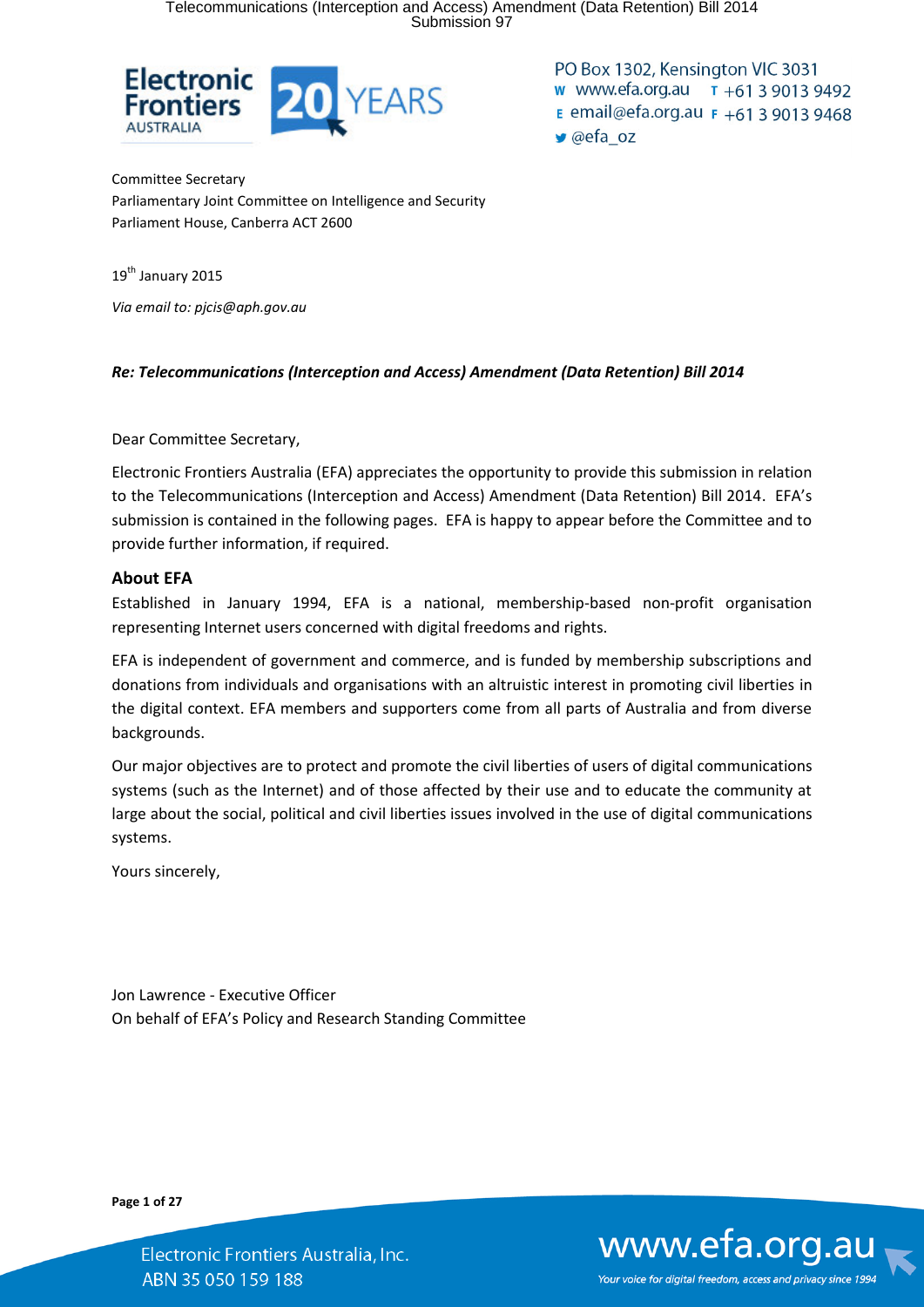

# **Submission on the Telecommunications (Interception and Access) Amendment (Data Retention) Bill 2014**

# **1. Executive Summary**

This submission is in relation to the Telecommunications (Interception and Access) Amendment (Data Retention) Bill 2014 ("the Bill"). This Bill, and the possibility of a system of mandatory data retention in Australia, serves to substantially change the legal, social and political climate in Australia. EFA believes there are a large number of fundamental issues with such a scheme being implemented.

This submission will cover the core aspects of such a system that require serious consideration and justification before being implemented into law. In summary these issues are that:

- Historically and internationally mandatory data retention regimes have been held to be an unacceptable intrusion into personal freedoms, with emphasis being placed on the requirement for data retention regimes to have a necessary and clearly defined scope.
- The concept of privacy exists within Australia because it has an intrinsic and real value to the individual; forfeiting this right, for whatever reason, must come with a substantial and convincing justification.
- The cost of retaining data is substantial.
- The telecommunications industry is not convinced that this would be the most efficient and inexpensive solution.
- There are serious technical challenges to the proposed system.
- Mandatory data retention has the real possibility of being misused and applied in other enforcement areas.
- Recently there has been a large volume of leaked materials that suggests that such a scheme could be used in conjunction with clandestine intelligence surveillance.

Each of these issues alone provides a justifiable cause for re-consideration of the proposed legislation. This submission commences with a series of recommendations intended to clarify the proposed legislation. The above points are then discussed and finally summarised with an examination of the drafting of the legislation and its 'rushed' and undefined scope. The submission describes in detail the lessons learned from foreign schemes, the intrinsic value of privacy, the technical difficulties anticipated in implementing the scheme, the potential for scope creep, the anticipated implementation costs and relationship between this legislation and surveillance by intelligence agencies.

**Page 2 of 27**

www.efa.org.au Your voice for digital freedom, access and privacy since 1994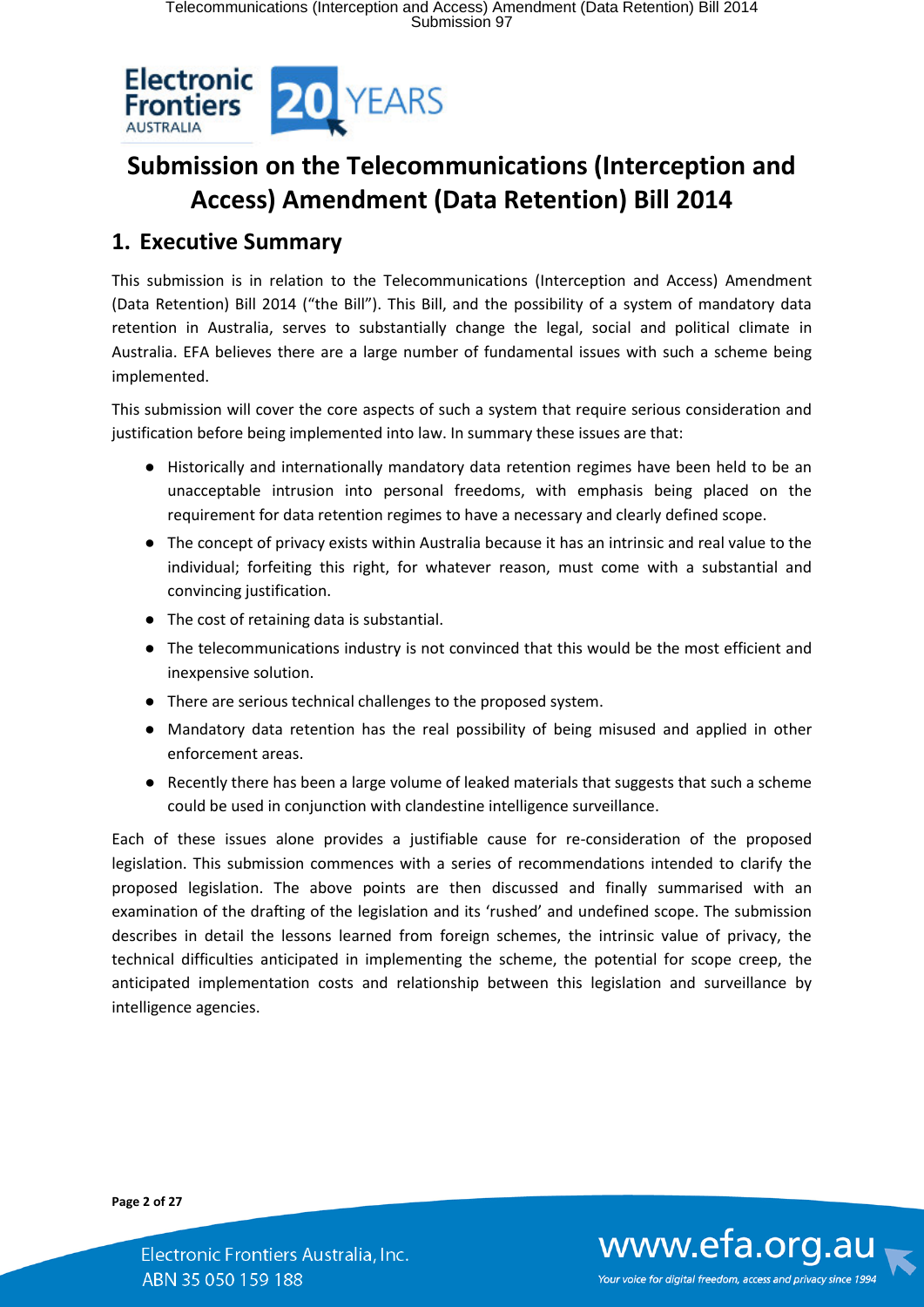

# **2. Summary of Recommendations**

## **2.1. General**

**Recommendation 1:** EFA recommends that the Bill be withdrawn. The lack of consideration for civil liberties, the ease with which its effects can be expanded without parliamentary scrutiny and oversight, and the lack of evidence that it will achieve its stated goals combine to make the Bill unacceptable.

**Recommendation 2:** EFA recommends that legislation concerning data retention or other government surveillance is based on the principles of what is necessary, what is adequate and what is proportionate. The Bill completely ignores the possible negative outcomes for privacy, freedom of expression, and consequences if retained data is misused or leaked. EFA endorses the principles published at necessaryandproportionate.org<sup>1</sup>. EFA believes the proposed Bill falls well short of these principles.

## **2.2. Proposed Legislation**

**Recommendation 3:** EFA recommends that the full definition of data to be retained must be included in the legislation, and not left for Ministerial regulation. Excluding the full definition from the legislation will enable to the expansion of the data set without proper parliamentary scrutiny.

**Recommendation 4:** EFA recommends that proposed section 187C paragraph (3) is removed from the Bill. The phrasing indicates service providers are welcome to retain data for longer periods of time than the two years required by the Bill, which is at odds with their responsibilities under the Australian Privacy Principles.

**Recommendation 5:** EFA recommends that section 187C(3) be removed, and replaced with a provision expressly prohibiting retention of telecommunications data for a period longer than two years.

**Recommendation 6:** EFA recommends that *implementation plans* are modified to ensure that they can only be used for a small amount of data retention. Implementation plans subvert consistency and parliamentary oversight by allowing a government agency to dictate a provider's obligations on a case-by-case basis. If the full s187A and s187C regulations are difficult or impossible to achieve the result may be that the entirety of data retention will be negotiated on an unpredictable "best-effort" basis.

**Recommendation 7:** EFA recommends that the Communications Access Co-ordinator should be required to consider proportionality, necessity and privacy impact when determining whether an *implementation plan* is acceptable.

**Recommendation 8:** EFA recommends that the complete list of agencies which can access data under the *Telecommunications (Interception and Access) Act 1979* are named explicitly in the Act. Which agencies have access to retained data is an important decision that should be under control of parliament. If this recommendation is not taken, the declaration test for an *enforcement agency* should at least include "gravity of conduct" as a factor, as previously recommended by the PJCIS.

**Page 3 of 27**

 $\overline{a}$ 





<sup>1</sup> Necessary and Proportionate, *International Principles on the Application of Human Rights to Communications Surveillance* (May 2014), available at: https://en.necessaryandproportionate.org/text.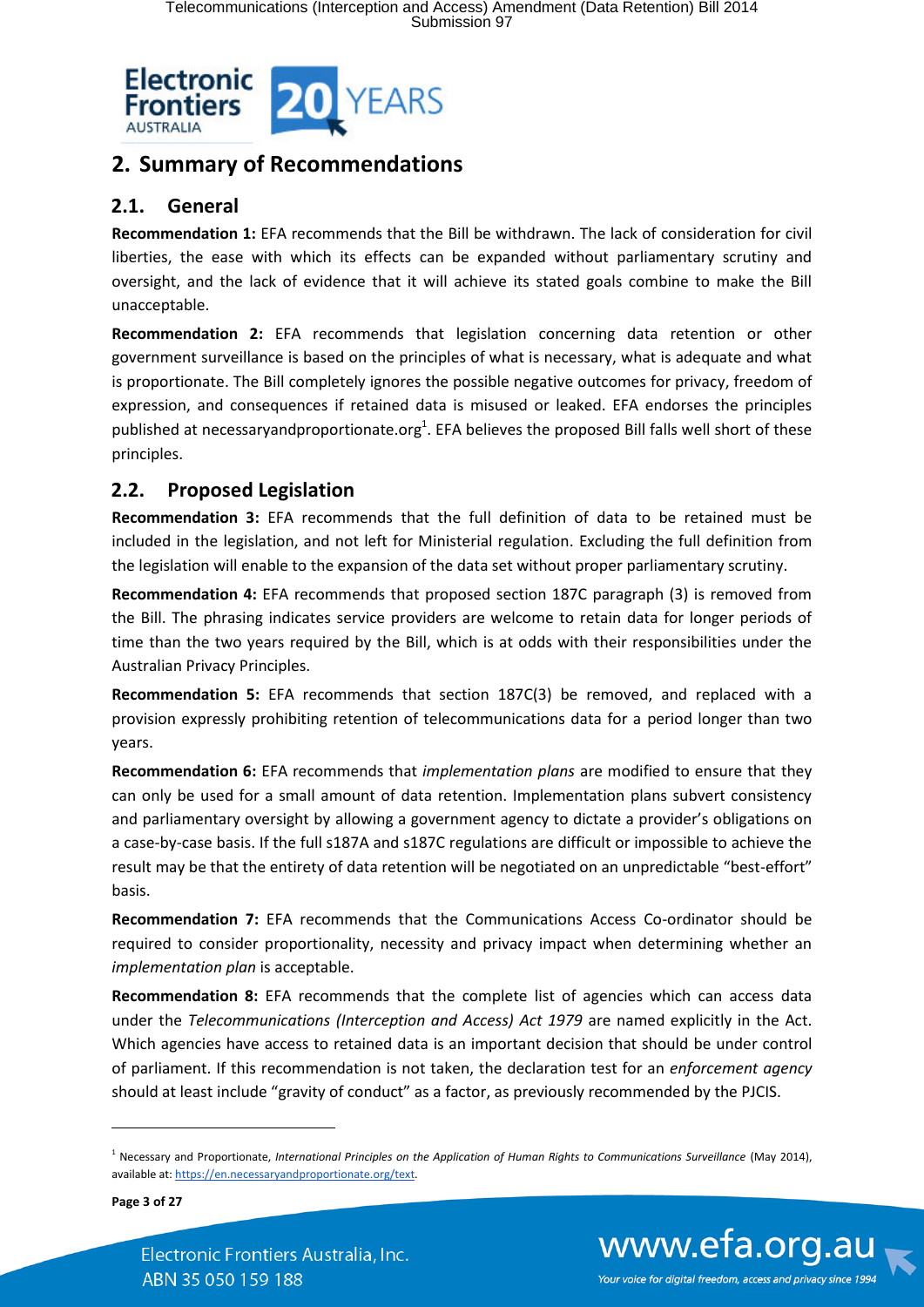

# **3. Specific Issues in Proposed Bill**

## **3.1. Web Browsing Exemption -** *TIA Act* **s 187A**

The proposed section 187A paragraph (4)(b) in the *TIA Act* is an attempt to "[put] beyond doubt that service providers are not required to keep information about subscribers' web browsing history," according to the note beneath it<sup>2</sup>. In doing so it casts doubt on how retention of several other types of data is supposed to function.

To pick one example from the draft data set, which is fully analysed later in this submission, the government wishes to retain "the destination of a communication":

*This will include destinations for online services, such as the user name, number and/or IP address of the recipient of a Voice over IP (VoIP) call.<sup>3</sup>*

Paragraph (4)(b) clearly applies to the IP address of a recipient and would make this retention impossible:

*(4) This section does not require a service provider to keep, or cause to be kept:* 

*...*

*(b) information that:* 

*(i) states an address to which a communication was sent on the internet, from a telecommunications device, using an internet access service provided by the service provider; and*

*(ii) was obtained by the service provider only as a result of providing the service;<sup>4</sup>*

The "destination IP address" of any communication is sensitive information. The circumstances under which it must be retained must be clearly and unambiguously defined in order for service provider obligations and customer privacy to be well understood.

EFA notes that the wording of this section, in its current form, runs contrary to the government's earlier intentions to avoid the retention of web browsing history<sup>5</sup>. Section 187A, as it is currently drafted, makes allowance for retention of same, and EFA strongly recommend that any reference to same be removed, or retention of web browsing history be expressly prohibited.

# **3.2. Retention Beyond Two Years -** *TIA Act* **s187C**

*TIA Act* section 187C paragraph (3) makes clear that retention of data for periods of time longer than the stated two years is acceptable under that section. Service providers should in fact be obligated to delete the data in accordance with the Australian Privacy Principles (APP), specifically Principle 11:

*11.2 If: …*

**Page 4 of 27**



 $2$  Telecommunications (Interception and Access) Amendment (Data Retention) Bill 2014 at page 5.

<sup>&</sup>lt;sup>3</sup> Draft Data Set at page 2.

<sup>4</sup> Telecommunications (Interception and Access) Amendment (Data Retention) Bill 2014 at page 4.

<sup>&</sup>lt;sup>5</sup> "On Wednesday, Mr Abbott said authorities would be able to see what internet sites people were viewing.

<sup>&#</sup>x27;It is not what you're doing on the internet, it's the sites you're visiting,' he told Channel Nine"

See *Data retention laws: Tony Abbott says Government 'seeking metadata', not targeting people's browsing history* (7 August 2014) ABC http://www.abc.net.au/news/2014-08-06/security-laws-abbott-browsing-history-not-collected/5652364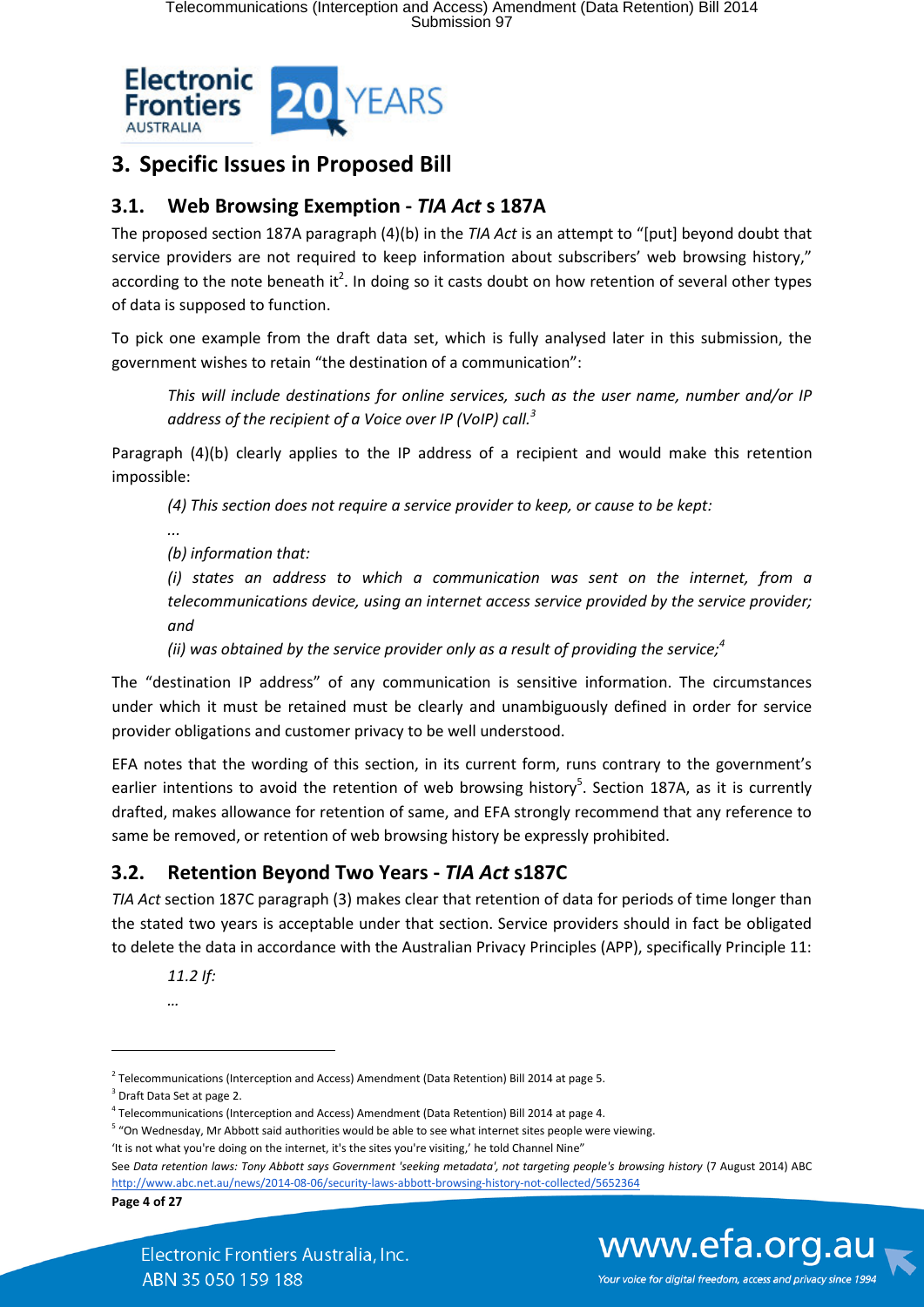

*(d) the entity is not required by or under an Australian law, or a court/tribunal order, to retain the information;* 

the entity must take such steps as are reasonable in the circumstances to destroy the information or to ensure that the information is de-identified.<sup>6</sup>

Paragraph (3) serves no useful purpose and will only confuse service providers' obligations. EFA recommends that it is removed.

Further, EFA recommends that retention of telecommunications data beyond the period of two years be expressly prohibited in the Act.

## **3.3. Implementation Plans -** *TIA Act* **Division 2**

EFA has grave concerns about the *implementation plans* described in Division 2. They appear to be a middle-of-the-road agreement that can be reached between a service provider and the government about what will be retained about a particular service when it is impractical to meet all the requirements of s187A and s187C.

This type of flexibility may serve a useful purpose if it was used infrequently to deal with abnormally difficult situations, and always resulted in lesser retention than would be required under s187A and s187C.

As will be described later, in many circumstances it will be technically impossible for a service provider to retain most of the types of data that the government is proposing for its data set.

There is therefore a significant risk that implementation plans will be used for *everything*. That is, all retention that takes place will be negotiated on a case-by-case basis between a government coordinator and a given service provider. The criteria for determining whether an implementation plan is acceptable are extremely broad—they go so far as  $s187F(2)(f)$ : "any other matter that the Coordinator considers relevant."

Although an extensive list of criteria is provided for consideration of an implementation plan, the potential privacy impact for users of that service is not among them. This is an incredible omission, particularly for retention plans which are negotiated outside the ordinary law defined by the legislation. Privacy concerns must be addressed insofar as the level of privacy intrusion or damage to individuals if the data were accidentally exposed are no worse than would apply for ordinary retention under s187A and s187C.

# **3.4. Ministerial Declarations of Enforcement Agencies -** *TIA Act* **s176A**

Section 176A of the Bill contains provisions for expanding the range of government agencies which are able to access telecommunications data, without parliamentary oversight.

The Explanatory Memorandum suggests that this approach was recommended by the Parliamentary Joint Committee on Intelligence and Security (PJCIS) in their *Report of the Inquiry into Potential Reforms of Australia's National Security Legislation*:

**Page 5 of 27**

 $\overline{a}$ 



<sup>6</sup> Australian Government - OAIC, *Australian Privacy Principles Fact Sheet 17* (January 2014) OIAC

http://www.oaic.gov.au/images/documents/privacy/privacy-resources/privacy-fact-sheets/privacy-fact-sheet-17-australian-privacyprinciples 2.pdf at page 9.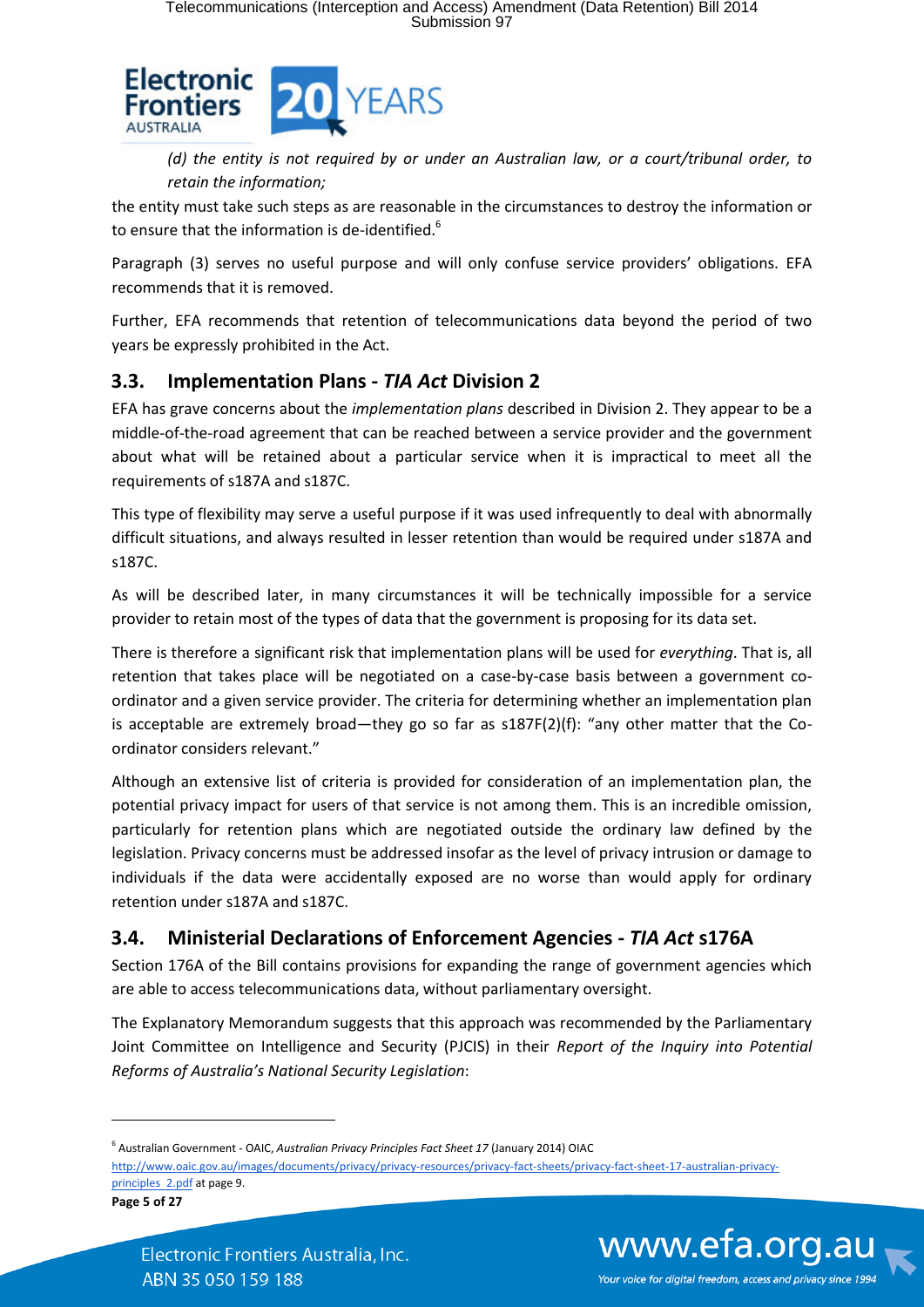

*7. The Bill will give effect to several of the PJCIS' recommendations including:*

*…*

*Confining agencies' use of, and access to, telecommunications data through refined access arrangements, including a ministerial declaration scheme based on demonstrated investigative or operational need (Recommendation 13).<sup>7</sup>*

Recommendation 13 was in fact unrelated. It stated:

*The Committee recommends that the Telecommunications (Interception and Access) Act 1979 be amended to include provisions which clearly express the scope of the obligations which require telecommunications providers to provide assistance to law enforcement and national security agencies regarding telecommunications interception and access to telecommunications data.<sup>8</sup>*

More relevant is Recommendation 5:

*The Committee recommends that the Attorney-General's Department review the threshold*  for access to telecommunications data. This review should focus on reducing the number of *agencies able to access telecommunications data by using gravity of conduct which may be investigated utilising telecommunications data as the threshold on which access is allowed.* 

Section 176A paragraph (4) outlines the items which must be considered by the Minister when making a declaration of an enforcement agency. None of these factors relates to "gravity of conduct".

The number of agencies which have access has been a significant aspect of data retention policy, borne out by the attention it received in the Bill and Explanatory Memorandum.

EFA recommends that the list of agencies be defined solely in legislation such that any changes to the list must be approved by parliament. If this is considered unfeasible, at the very least the declarations should be required to consider the gravity of conduct as was actually recommended by the PJCIS. The PJCIS' Recommendation 6 is also important in this context:

*The Committee recommends that the Attorney-General's Department examine the standardisation of thresholds for accessing the content of communications. The standardisation should consider the:* 

- *privacy impact of the threshold;*
- *proportionality of the investigative need and the privacy intrusion;*
- *gravity of the conduct to be investigated by these investigative means;*
- *scope of the offences included and excluded by a particular threshold; and*
- *impact on law enforcement agencies' investigative capabilities, including those accessing stored communications when investigating pecuniary penalty offences.<sup>9</sup>*

EFA strongly agrees with this recommendation and recommends that it be applied when reviewing the proposed section 176A.

**Page 6 of 27**



<sup>&</sup>lt;sup>7</sup> Telecommunications (Interception and Access) Amendment (Data Retention) Bill 2014, Explanatory Memorandum at page 3.

<sup>&</sup>lt;sup>8</sup> The Parliamentary Joint Committee on Intelligence and Security, Report of the Inquiry into Potential Reforms of Australia's National Security Legislation, (2013) at page xxvi.

<sup>&</sup>lt;sup>9</sup> The Parliamentary Joint Committee on Intelligence and Security, Report of the Inquiry into Potential Reforms of Australia's National Security Legislation, (2013) at page xxiv.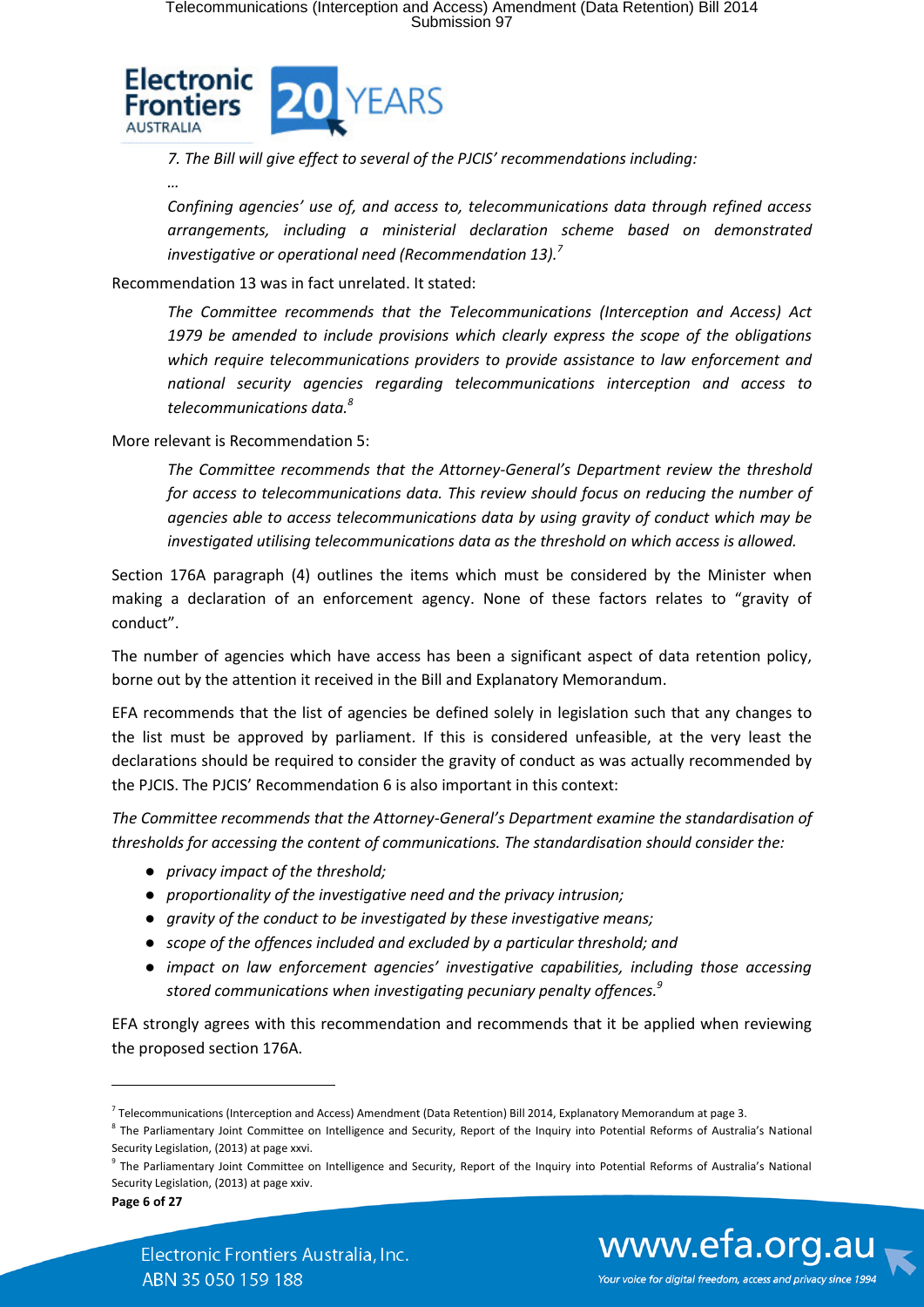

# **4. History and Context**

### **4.1. Europe**

Various references in the course of the Australian debate on data retention have been made to the European experience with data retention and in particular the EU's 2006 Data Retention Directive and the UK's Data Retention and Investigatory Powers Act from 2014. EFA believes that these developments require closer attention than that which has already been paid in the context of the Australian discussion, given the problematic nature of these laws for fundamental rights, and, accordingly, the challenges which have been mounted to them. Thus EFA does not view them as appropriate examples for Australia to follow.

The EU's Data Retention Directive (DRD) seems to have arisen in response to the terrorist attacks in Madrid in 2004 and London in 2005. It aimed to harmonise EU efforts to combat crime and terrorism. It required telecommunication service providers to retain some types of traffic and location data for between six months and two years. This data excluded the content of the communications and was to be made available to law enforcement for the purpose of investigating, detecting and prosecuting serious crime and terrorism.

Since the DRD's enactment, there had been concerns that it was unduly intrusive of EU citizens' privacy and other fundamental rights. Indeed, there have been a series of judgements by the national courts of EU Member States (notably the German Constitutional Court), which found the implementation of the DRD into their national law to be unconstitutional and a breach of rights including privacy mainly due to a lack of adequate safeguards for the access and use of the data retained.

Yet, an 2011 evaluation report on the Directive concluded that the EU should continue to support and regulate the storage of, access to and use of telecommunications data but that rules needed to be improved to remove business obstacles for operators and to ensure that high levels of respect for privacy and the protection of personal data are applied consistently.

This is the backdrop to the Court of Justice of the European Union's (CJEU) decision from 8 April 2014 in which it declared the DRD invalid. $^{10}$  The Court looked at whether the measure was appropriate to achieve its objectives and did not go beyond what was necessary to achieve them. It found that although the Directive was suitable to achieve its purpose, it lacked clear substantive and procedural rules. By applying to all traffic data of all users of all means of electronic communications the Directive involved 'an interference with the fundamental rights of practically the entire European population<sup> $11$ </sup> and did not require a relationship between the data retained and serious crime or public security.<sup>12</sup>



<sup>10</sup> Joined Cases C-293/12 and C-594/12 *Digital Rights Ireland and Seitlinger and Others* (CJEU, 8 April 2014) <sup>11</sup> *ibid* at 56.

<sup>12</sup> This distaste for the blanket nature of data retention also follows a previous CJEU decision in Case C-70/10 *Scarlet Extended v Societe belge des auteurs, compositeurs et editeurs (SABAM)* [2012] ECDR 4 on the legality of Internet Service Providers having an obligation to engage in the mass monitoring of their users' communications in order to detect potential copyright infringements. The CJEU expressed concerns with the fact that all communications were being monitored, which led, in part, to the CJEU finding such monitoring obligations to be a breach of users' fundamental rights including the right to the protection of personal data and the freedom to send and receive information.

**Page 7 of 27**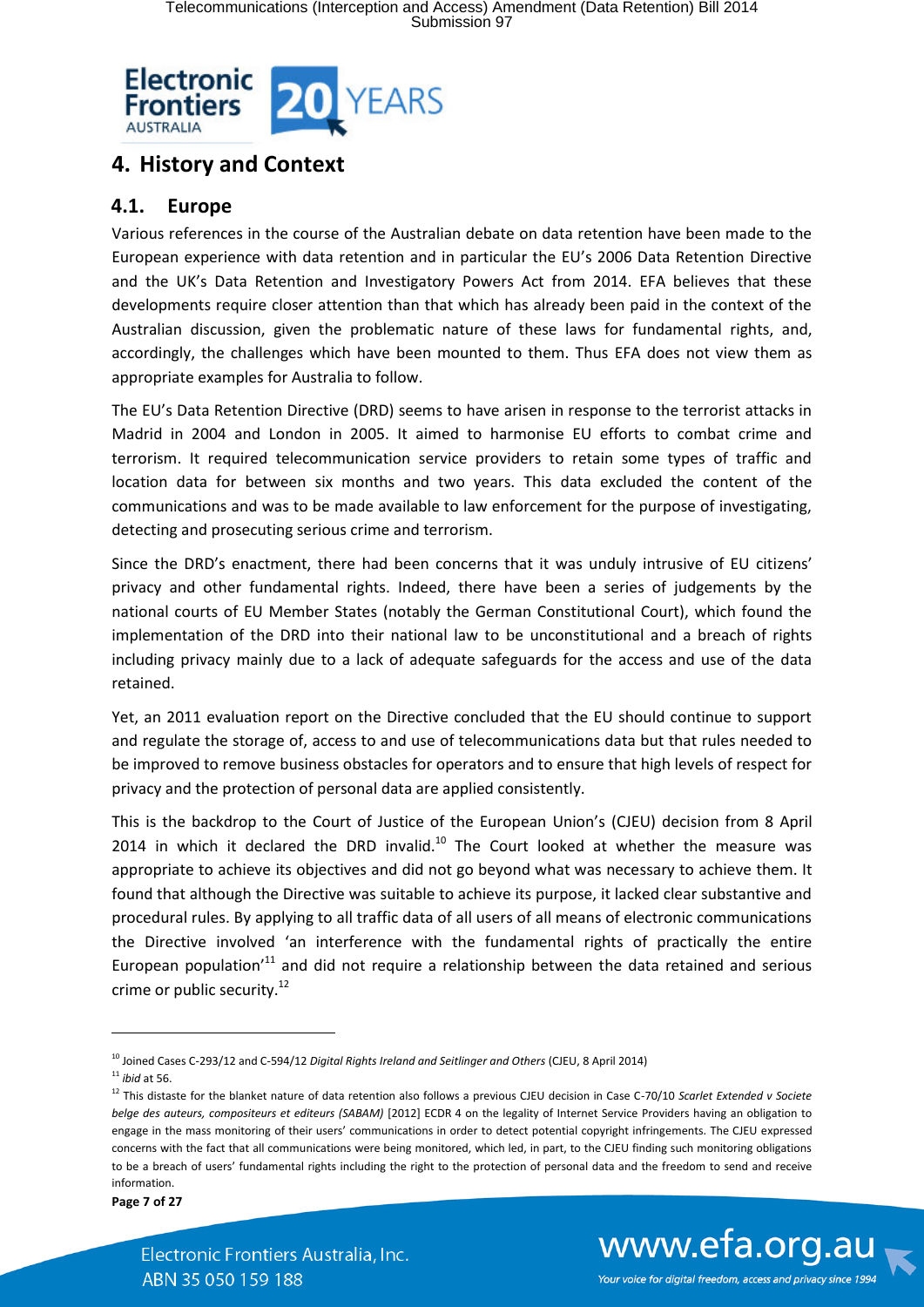

While the Court considered that data retention could be an appropriate tool to fight serious crime, it found that the DRD did not meet the principle of proportionality and should have provided more safeguards to protect the fundamental rights to respect for private life and to the protection of personal data.

#### **4.2. British Response**

The UK originally implemented the DRD in the *Data Retention (EC Directive) Regulations 2009*. In response to the CJEU's decision, it then fast-tracked its *Data Retention and Investigatory Powers* (DRIP) Bill 2014 into law to replace the Regulations. While British Prime Minister David Cameron asserted that the DRIP Act did not introduce any new powers or capabilities.<sup>13</sup> in practice the Act seems to have extended the UK government's surveillance capacities as well as not addressing the CJEU's criticisms of the DRD, especially those around the disproportionate interferences with privacy.<sup>14</sup>

The UK's conduct in reaffirming data retention through this recent legislation seems to have been taken in Australia as a sign that mandatory data retention laws are a trend in similar Western jurisdictions. However, at the time of writing, an application for judicial review of the DRIP Act before the UK High Court is pending, on the basis that the DRIP Act does not sufficiently protect individuals' right to privacy. The DRIP Act has also been the subject of complaints to the European Commission that through its implementation, the UK is breaching EU law. Furthermore, the European Parliament's Legal Service recently issued an Opinion on the aftermath of the CJEU's decision to invalidate the Data Retention Directive, suggesting that national data retention legislation in EU Member States such as the UK is even more susceptible than before to being annulled based on a lack of compatibility with the CJEU's decision and fundamental rights including privacy.<sup>15</sup>

On this basis, the UK's example through the DRIP Act can hardly be viewed as a robust trend in favour of mandatory data retention laws given the possibility of it being declared in breach of EU law and fundamental rights - and not an example that Australia should follow given the profound invasion of law-abiding citizens' privacy these laws entail.

#### **4.3. United Nations**

Article 12 of the Universal Declaration of Human Rights (1948) and Article 17 of the International Covenant on Civil and Political Rights (1966) state that no one shall be subjected to arbitrary interference with one's privacy, family, home or correspondence, and that everyone has the right to the protection of the law against such interference or attacks.<sup>16</sup>

**Page 8 of 27**

**.** 





Your voice for digital freedom, access and privacy since 1994

<sup>&</sup>lt;sup>13</sup> United Kingdom Government, 'PM and Deputy PM to announce emergency security legislation' (Press Release, 10 July 2014) https://www.gov.uk/government/news/pm-and-deputy-pm-to-announce-emergency-security-legislation.

<sup>14</sup> Open Letter from UK internet law academic experts to all Members of Parliament (15 July 2014) https://paulbernal.wordpress.com/2014/07/15/open-letter-from-uk-legal-academic-experts-re-drip/

<sup>&</sup>lt;sup>15</sup> European Parliament Legal Service, Opinion on 'Questions relating to the judgment of the Court of Justice of 8 April 2014 in Joined Cases C-293/12 and C-594/12, *Digital Rights Ireland* and *Seitlinger and others* - Directive 2006/24/EC on data retention - Consequences of the judgment' (January 2015) https://s3.amazonaws.com/access.3cdn.net/27bd1765fade54d896 l2m6i61fe.pdf

<sup>&</sup>lt;sup>16</sup> Universal Declaration of Human Rights, GA Res 217A (III), UN GAOR, 3rd session, 183 plen mtg, UN Doc A/810 (10 December 1948), Article 12; International Covenant on Civil and Political Rights, opened for signature 16 December 1966, 999 UNTS 171 (entered into force 23 March 1976), Article 17.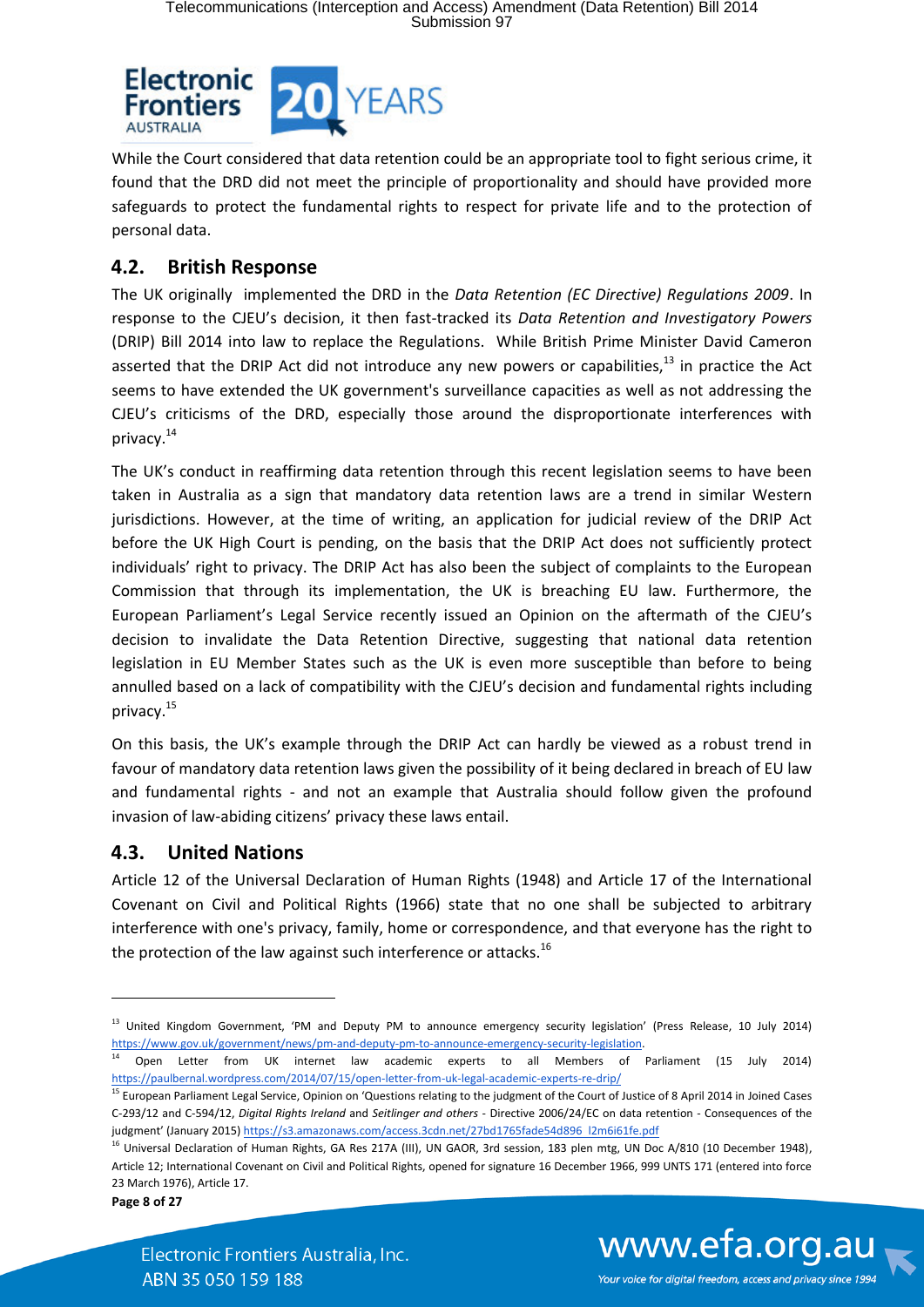

In 2013, the United National General Assembly adopted a consensus resolution on the Right to Privacy in the Digital Age strongly supporting the right to privacy, calling it a fundamental "tenet of a democratic society." The resolution "affirms that the same rights that people have offline must also be protected online, including the right to privacy." The resolution expresses concern at the negative impact of surveillance, "in particular when carried out on a mass scale, may have on the exercise and enjoyment of human rights." It refers to mass surveillance as a "dangerous habit" of some governments and notes that "mass surveillance technologies are now entering the global market, raising the risk that digital surveillance will escape governmental controls". The resolution recognised the impact of mass surveillance on both privacy and freedom of opinion and expression:

"Even the mere possibility of communications information being captured creates an interference with privacy, with a potential chilling effect on rights, including those to free expression and association. The very existence of a mass surveillance programme thus creates an interference with privacy. The onus would be on the State to demonstrate that such interference is neither arbitrary nor unlawful."

In this light, EFA is concerned that the Government's proposals may be incompatible with Australia's human rights obligations as an unwarranted interference with the privacy rights of Australian citizens and residents.

**Page 9 of 27**

Electronic Frontiers Australia, Inc. ABN 35 050 159 188



Your voice for digital freedom, access and privacy since 1994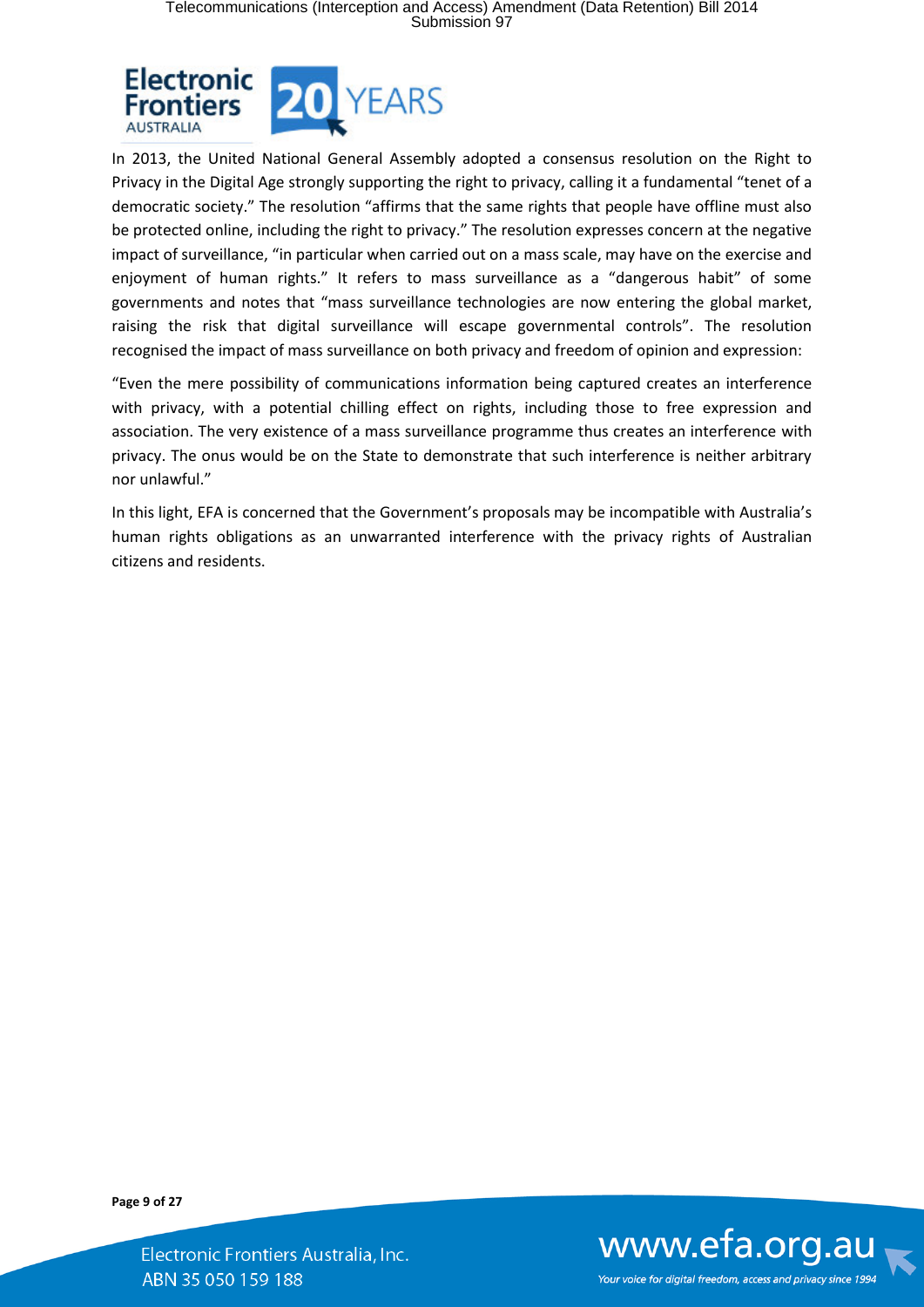

# **5. The Right to Privacy**

### **5.1. Introduction**

A predominate Australian court is yet to recognise a tort of privacy, but the Australian Law Reform Commission has set out the requirements for the enactment of a statutory cause of action for invasion of privacy in September 2014.<sup>17</sup> Although their recommendation appears to be gaining consideration in light of the recent shift in the public zeitgeist, their view is not new by any means, with a recommendation in 1983 by the Commission to define the values of privacy that are to be protected in a report.<sup>18</sup>

Society's value of privacy is as much a philosophical discussion as it is a legal debate. Privacy allows individuals to find and define themselves, whereas transparency creates uniform conduct—a trait useful in governance and business, but not in individuals. What can be lost in transparency? It is possible we lose our capacity to develop creativity and eccentricity, as well as development of self, understanding and our interpersonal relationships.<sup>19</sup>

The concept of privacy suffers from definitional problems. It is explicitly protected by a number of international documents (ICCPR and UDHR for example), but within a different context it has inconsistent variations (e.g., social compared to technological).<sup>20</sup>

## **5.2. Australian Context**

The *Telecommunications Act 1997*, *Telecommunications (Interception and Access) Act 1979* and the *Privacy Act 1988* together make up the legislative authority for our privacy rights and the exceptions to these rights. The *Privacy Act* works in tandem with the *Australian Privacy Principles (APPs)* —13 enforceable sections to provide more clarity to businesses and individuals.

There is a significant privacy contradiction between the proposed data retention regime and the *APPs*. This can be highlighted where on one hand where the *APP* 3.2 states:

*If an APP entity is an organisation, the entity must not collect personal information (other than sensitive information) unless the information is reasonably necessary for one or more of the entity's functions or activities.<sup>21</sup>*

Yet the proposed data retention amendment will require businesses like ISPs to retain information unnecessary for their current operational requirements.

Furthermore most small businesses with an annual turnover of \$3 million or less will not have to comply with the Privacy Act 1988. However, there are exceptions to this rule. Such small businesses will have to comply with the Privacy Act if: $22$ 

http://www.philosophicalsociety.com/on the value of privacy.htm.

**Page 10 of 27**



<sup>&</sup>lt;sup>17</sup> Barbara McDonald, 'Tort's Role in Protecting Privacy: Current and Future Directions' (2013) No. 13/19 Sydney Law School Research Paper.

<sup>18</sup> Australian Law Reform Commission, *Privacy*, Report No. 22 (1983).

<sup>&</sup>lt;sup>19</sup> Glenn Negley, 'Philosophical Views on the Value of Privacy' (1966) 31 Law and Contemporary Problems 319-325; See also: Philosophical Society, *On the Value of Privacy*, (Unknown date) Philosophical Society:

<sup>&</sup>lt;sup>20</sup> Australian Communications Consumer Action Network, *Hacking the Grapevine* (15 July 2014) ACCAN https://www.accan.org.au/ourwork/research/865-hacking-the-grapevine.

 $21$  Privacy Amendment (Enhancing Privacy Protection) Act 2012 (No. 197, 2012) s 3.2.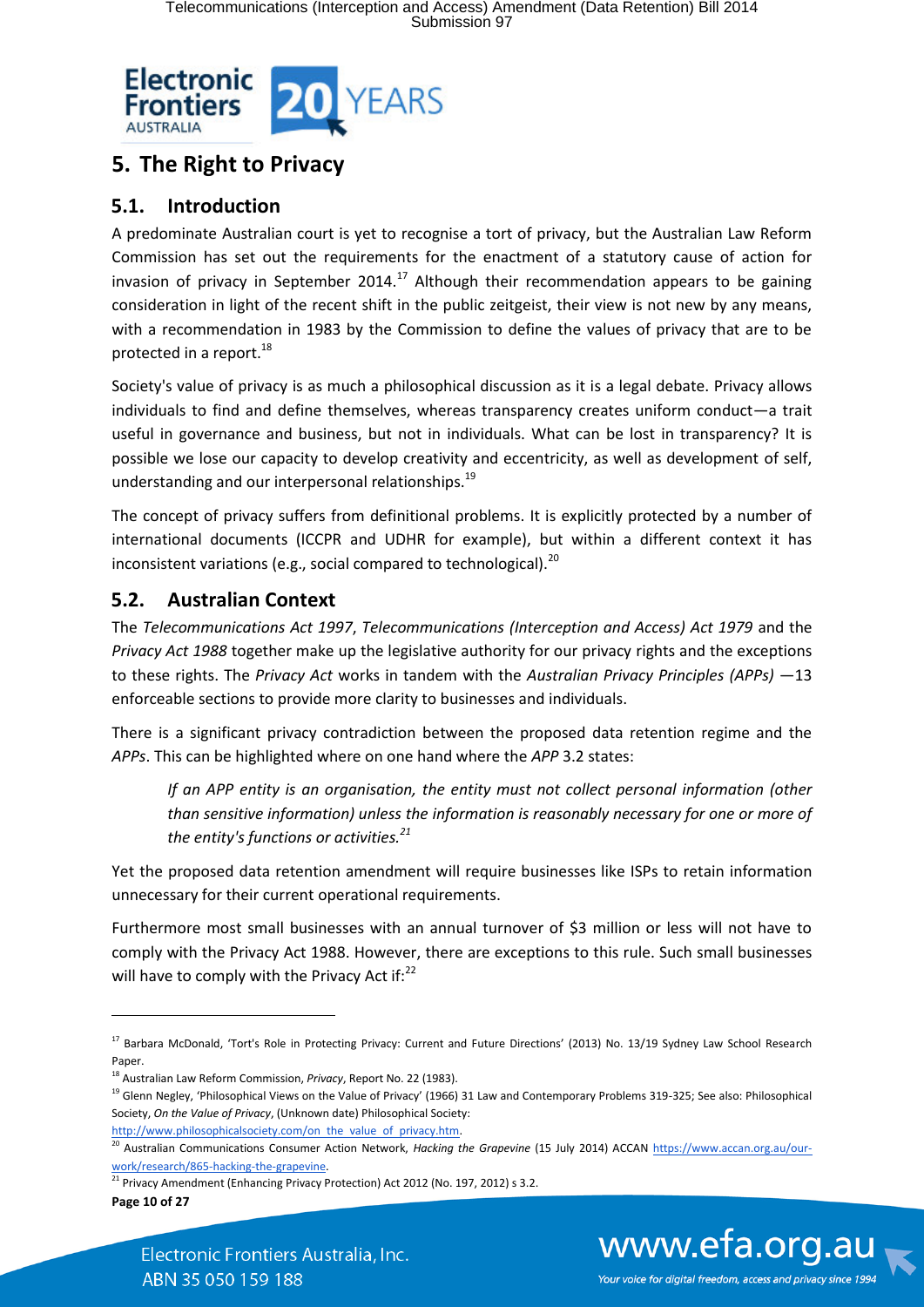

- a health service provider
- trading in personal information (e.g. buying or selling a mailing list)
- a contractor that provides services under a Commonwealth contract
- a reporting entity for the purposes of the Anti-Money Laundering and Counter-Terrorism Financing Act 2006 (AML/CTF Act)
- an operator of a residential tenancy database
- a credit reporting body
- employee associations registered or recognised under the *Fair Work (Registered Organisations) Act 2009*
- businesses that conduct protection action ballots
- businesses that are related to a business that is covered by the Privacy Act
- businesses prescribed by the Privacy Regulation 2013. or
- businesses that have opted in to be covered by the Privacy Act.

In addition, it is also noted that Section 180F of the *Telecommunications (Interception and Access) Act 1979* (Cth) provides that the authorised officer accessing the data must consider whether interference with privacy is justifiable.

There is the potential for the retention of large amounts of data to contain or reveal a great deal of information about people's private lives, and that this data could be considered "personal information" under the *Privacy Act*.

#### **5.3. Review of Memorandum on Privacy**

Consistent throughout the *Telecommunications (Interception and Access) Amendment (Data Retention) Bill 2014* Explanatory Memorandum is a downplaying of metadata. This shows a lack of understanding regarding this type of information.

The Snowden leaks have demonstrated that agencies in many cases prefer to work with this type of data as opposed to content due to the inability for misinterpretation or the human ability to lie. A significant argument put forward in favour of this Bill is that metadata is not very revealing and therefore is not an invasion of privacy. This notion is false—it is precisely because it is so revealing that agencies want to access it.

Metadata cannot lie like a person on a conventional PSTN telephone call can. A connection between A and B, the length of that connection and the locations of the connection may be considered metadata, and its significance is being brushed aside as a mere tool to "enhance" enforcement. These connections reveal more than content in many cases. A Stanford University study has shown that the data could reveal private information such as medical conditions, financial connections and legal connections.<sup>23</sup>

Electronic Frontiers Australia, Inc. ABN 35 050 159 188



<sup>&</sup>lt;sup>22</sup> Office of the Australian Information Commissioner http://www.oaic.gov.au/privacy/privacy-topics/business-and-small-business/smallbusiness

**Page 11 of 27** <sup>23</sup> W. Ockenden, 'Metadata mining: Stanford University researchers shocked by success of NSA-style phone data trawl' *ABC News* (online) 14 March 2014, http://www.abc.net.au/news/2014-03-13/metadata-reserachreveals-phone-piracy-risks/5319486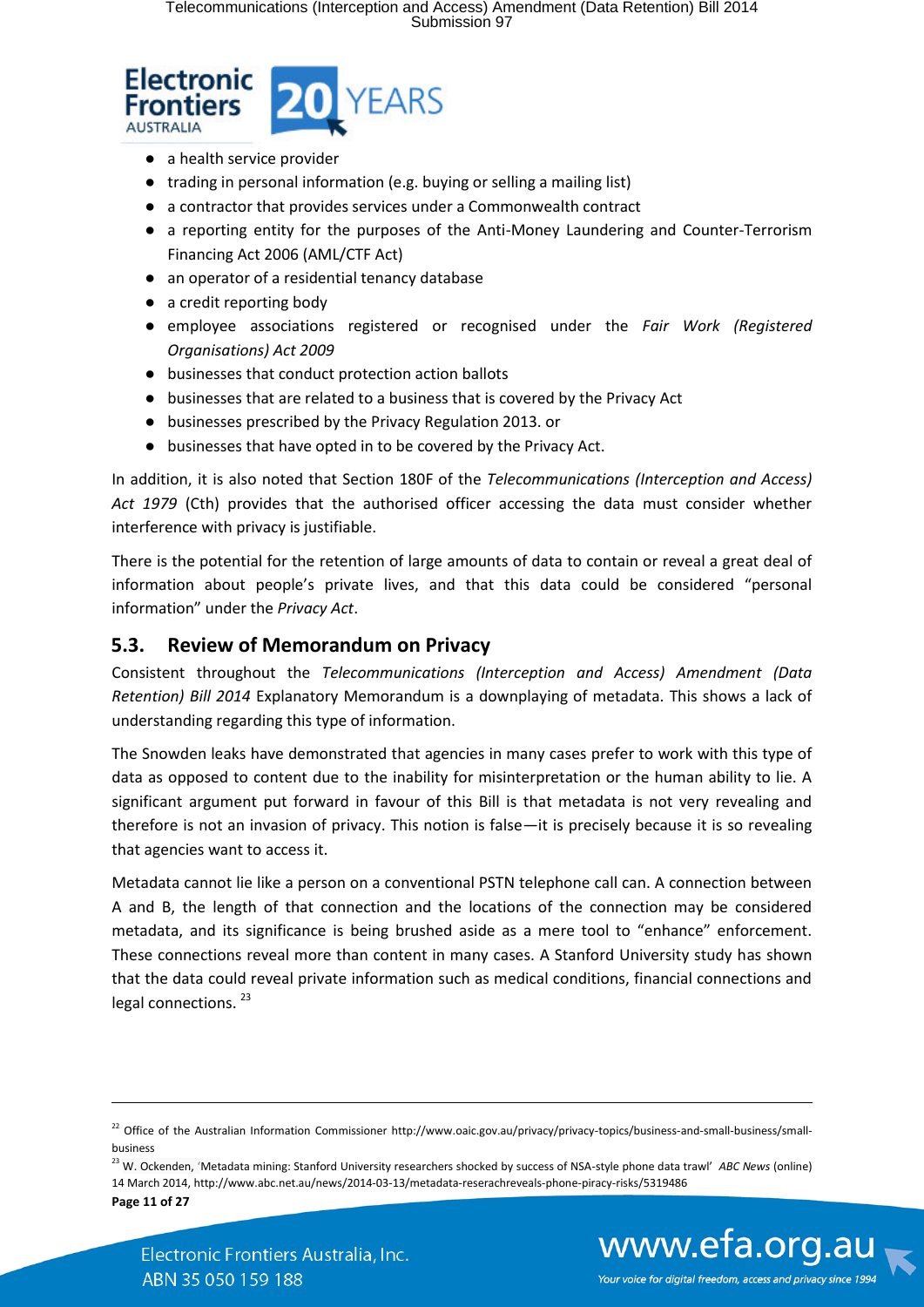

It is nearly impossible to approve of an amendment to the Bill where the proposed changes are mere ideas of data retention, without showing exactly what would be collected. EFA therefore believes it is essential that the full data set to be retained must be specified in the legislation itself.

A large number of privacy-related flaws appear in the Explanatory Memorandum as described below.

#### **Outline**

- Paragraph 10 claims that telecommunications data is less privacy intrusive than content. In fact, metadata has been shown to be more revealing than content.
- Paragraph 15 claims that telecommunications providers were consulted in the development of the Bill. Despite this, major providers including iiNet have publicly stated opposition to the proposed amendment due to privacy concerns, changes to information collection, and ambiguity.<sup>24</sup>

#### **Statement of Compatibility with Human Rights**

- Paragraph 5 claims that access to telecommunications data infringes less on privacy personal privacy compared with other covert investigative methods as it does not include the content or substance of the communication. The UN General Assembly has shown this information collection method to be a threat to personal privacy, going so far as to adopt a Right to Privacy in the Digital Age—alluding to the potential of scope creep.<sup>25</sup>
- Paragraph 9 states the Bill will limit agencies that can apply to access the data. It does not indicate what the limits to these agencies are and what the data could be used for beyond serious criminal investigations.
- Paragraph 29 indicates that the Bill is intended to align with ICCPR articles. It fails to take into account recent activity in the EU, where data retention in April 2014 was declared invalid, as discussed above. The court showed a lack of substantive and procedural rules, akin to the omission of actual regulations within the Australian bill. $^{26}$
- Paragraph 31 describes how the UNHRC has interpreted "reasonableness" to imply that any interference with privacy must be proportionate to need. Despite this, it has not been revealed publicly why these measures are necessary, and why the current laws are no longer adequate.
- Paragraphs 32 and 33 describe how the right to privacy under Article 17 of the ICCPR can be permissibly limited provided it is in order to achieve a "legitimate objective". National security and public safety needs to be seriously weighed against the possible breach of Article 17 within Australia if this Bill is to be amended.
- Paragraph 35 states that the privacy limitation is "proportionate" because the measures are precisely directed to the legitimate aim being pursued. This is simply incorrect—just because an action supports an aim does not make it proportionate. Additionally, the measures have

**Page 12 of 27**

**.** 



<sup>&</sup>lt;sup>24</sup> iiNet, 'iiNet's response to Industry Consultation Paper – Telecommunications data retention - statement of requirements September 2014' (Open Letter, 8 October 2014) Available at URL: http://www.iinet.net.au/about/mediacentre/papers-and-presentations/industryconsultation-paper-data-retention.pdf.

<sup>25</sup> UN News Centre, *General Assembly backs right to privacy in digital age* (19 December 2013) UN News Centre http://www.un.org/apps/news/story.asp?NewsID=46780#.VLmt5WM92vg.

<sup>26</sup> *Digital Rights Ireland Ltd*, Joined Cases C‑293/12 and C‑594/12.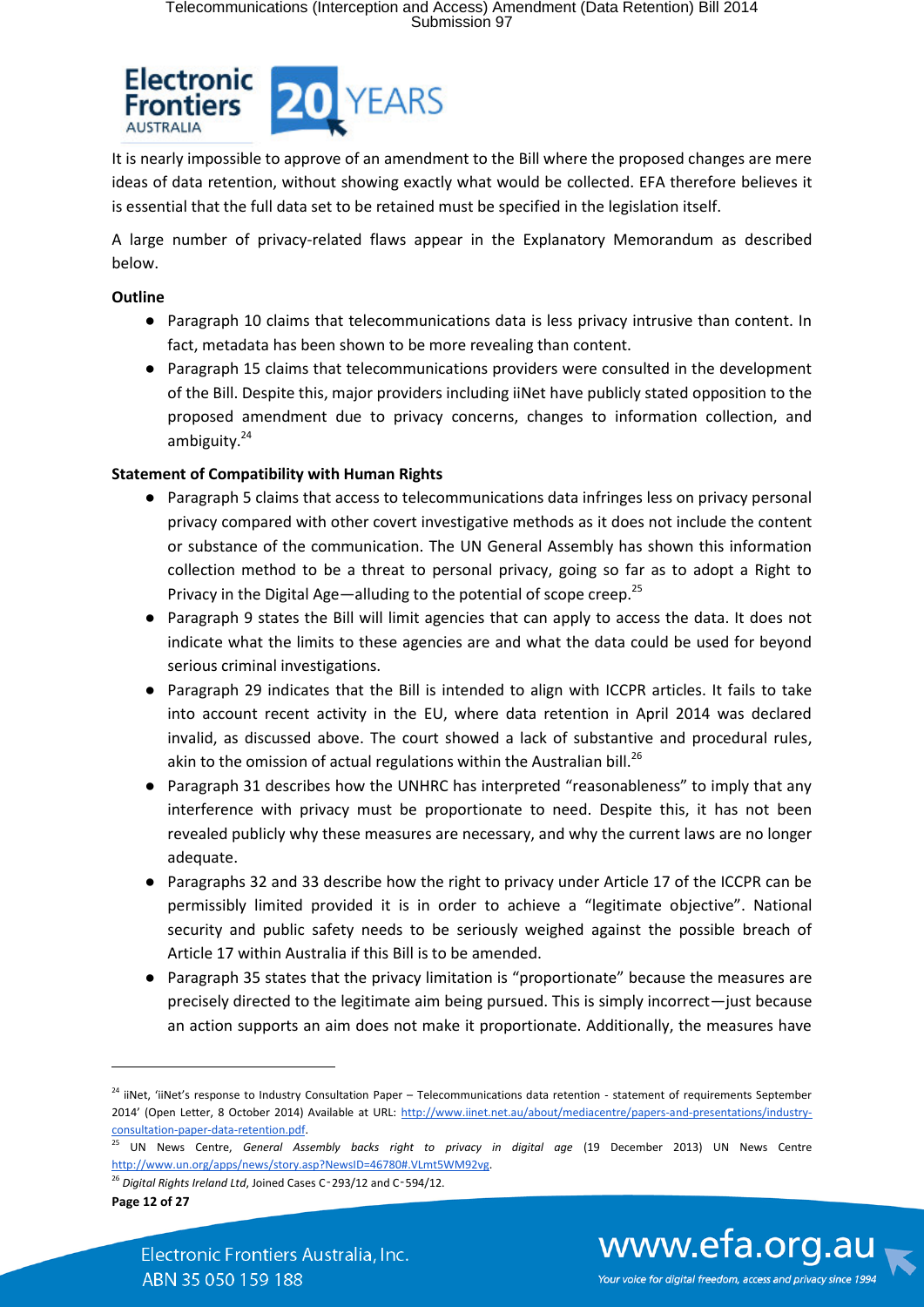

been shown to be untargeted. This may have serious effect on the psyche of a population, creating a presumption of guilt instead of a presumption of innocence. $^{27}$ 

- Paragraph 40 states that exceptions to retention may be granted to ease privacy intrusions. It appears that these exceptions are geared towards the technical complications associated with data retention. They are to help resolve contradictions within the proposed amendment, not to resolve easy privacy concerns.
- Paragraph 42 suggests that privacy and civil rights implications are minimised because:
	- The data is non-content
	- The scheme is supported by the Ombudsman; and
	- The scheme will be reviewed in three years;

Yet:

- metadata impinges on privacy as much, if not more than actual content;
- the scheme contradicts current regulations including the APP because ISPs have to extend their retention beyond what they would otherwise need to keep; and
- there is plenty of potential for scope creep within the first three years.
- Paragraph 45 states that server providers are required to 'do their best' to comply with APPs in their protection of personal information. Some providers do not retain information such as IP address as there is no need for billing reasons.<sup>28</sup> This Bill will change that.
- Paragraph 46 states that service providers currently have privacy practices in place, which can be used to protect the new required data sets. As some ISP's do not retain this information, there are no systems in place for the protection of this information.<sup>29</sup> This increases the risk that something will go wrong.

During the first public hearing the Joint Parliamentary Committee on Intelligence and Security probed a technical gaping hole: public network access points such as libraries, university networks, and café "hotspots" would be exempt. Data retained as a result of this amendment looks set to be solely for individual internet account holders, due to the technical complications. Therefore the question must be asked: what is the goal of security and intelligence community members when an overwhelming majority of general citizens are swept up in the dragnet data retention?

Furthermore, there should be better checks and balances on the use of metadata as it has been accessed very extensively. Law enforcement agencies can request for communications data without a warrant under the *Telecommunications (Interception and Access) Act 1979* (Cth)*. <sup>30</sup>* In 2012–2013, there were a total of almost 313,000 requests which were made by law enforcement agencies.<sup>31</sup> Law

**.** 

**Page 13 of 27**



<sup>&</sup>lt;sup>27</sup> Katerina Hadjimatheuo, "The Relative Moral Risks of Untargeted and Targeted Surveillance" (2014) 17(2) Ethical Theory and Moral Practice 187, 188.

<sup>&</sup>lt;sup>28</sup> iiNet, 'iiNet's response to Industry Consultation Paper – Telecommunications data retention - statement of requirements September 2014' (Open Letter, 8 October 2014) Available at URL: http://www.iinet.net.au/about/mediacentre/papers-and-presentations/industryconsultation-paper-data-retention.pdf.

 $29$  Ibid.

<sup>&</sup>lt;sup>30</sup> See sections 175 and 176 in Chapter 4 of the *Telecommunications (Interception and Access) Act 1979* (Cth). Chapter 4 also provides that the authorised officer accessing the metadata must consider whether interference with privacy is justifiable. The *Telecommunications Act*  1997, the *Telecommunications (Interception and Access) Act. 1979 and the <i>Privacy Act 1988* work in tandem to ensure the privacy rights of Australians and also provide for certain exceptions to these rights.

<sup>&</sup>lt;sup>31</sup> Telecommunications (Interception and Access) Act 1979 Annual Report 2012–2013: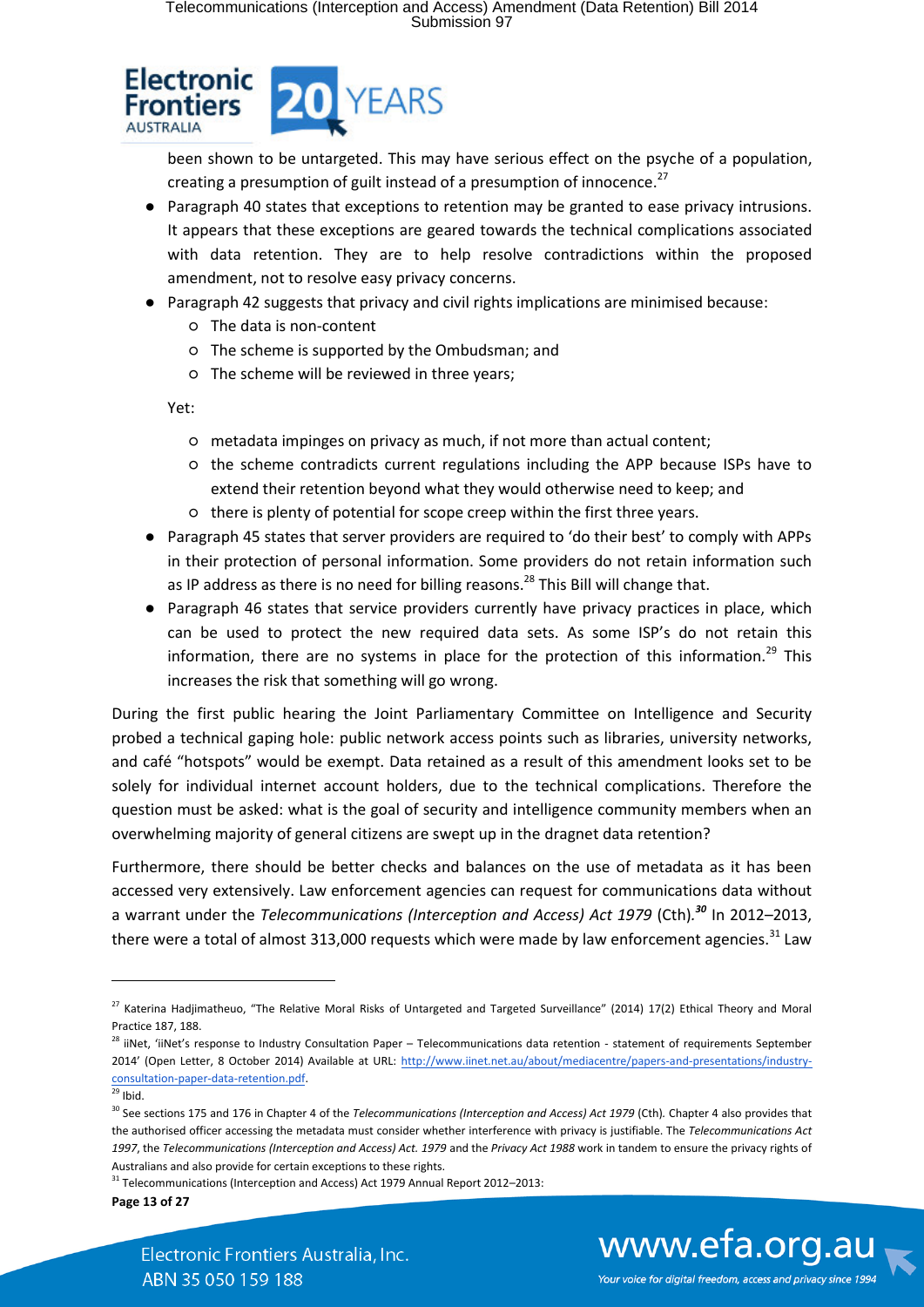

enforcement, Commonwealth and State and Territory agencies have accessed data in a total of 319,874 occasions in the financial year of 2012-2013.<sup>32</sup>

#### **5.4. Summary**

Privacy is more than a valued right within democratic societies; it is an encompassing philosophical concept. The mere idea of privacy in individuals can create changes in behaviour and conversely, the idea of untargeted surveillance can alter a nation's behaviours. Without privacy people cannot freely express their opinions or seek information. The basic concept of the presumption of innocence can be seen as undermined and reversed towards a presumption of guilt were these changes to go ahead and possibly lead to an erosion of privacy rights. This could have serious effects on the population's idea of privacy and ultimately freedom.

http://www.ag.gov.au/NationalSecurity/TelecommunicationsSurveillance/Pages/Annualreports.aspx (accessed on 15 January 2015); see also S. Davies, Australia Pushes Data Retention Law, Despite Using Metadata at Twice the UK Level http://www.privacysurgeon.org/blog/incision/australia-pushes-data-retentionlaw- despite-using-metadata-at-twice-the-uk-level/ (accessed on 1 July 2014).

<sup>32</sup> Telecommunications (Interception and Access) Act 1979 Annual Report 2012–2013:

http://www.ag.gov.au/NationalSecurity/TelecommunicationsSurveillance/Pages/Annualreports.aspx (accessed on 15 January 2015); see also Taylor, J., Australian government agencies access more metadata, *ZDNet* (online) 12 December 2013

http://www.zdnet.com/au/australian-government-agencies-access-more-metadata-7000024255/. (accessed on 1 July 2014).

**Page 14 of 27**

**.** 

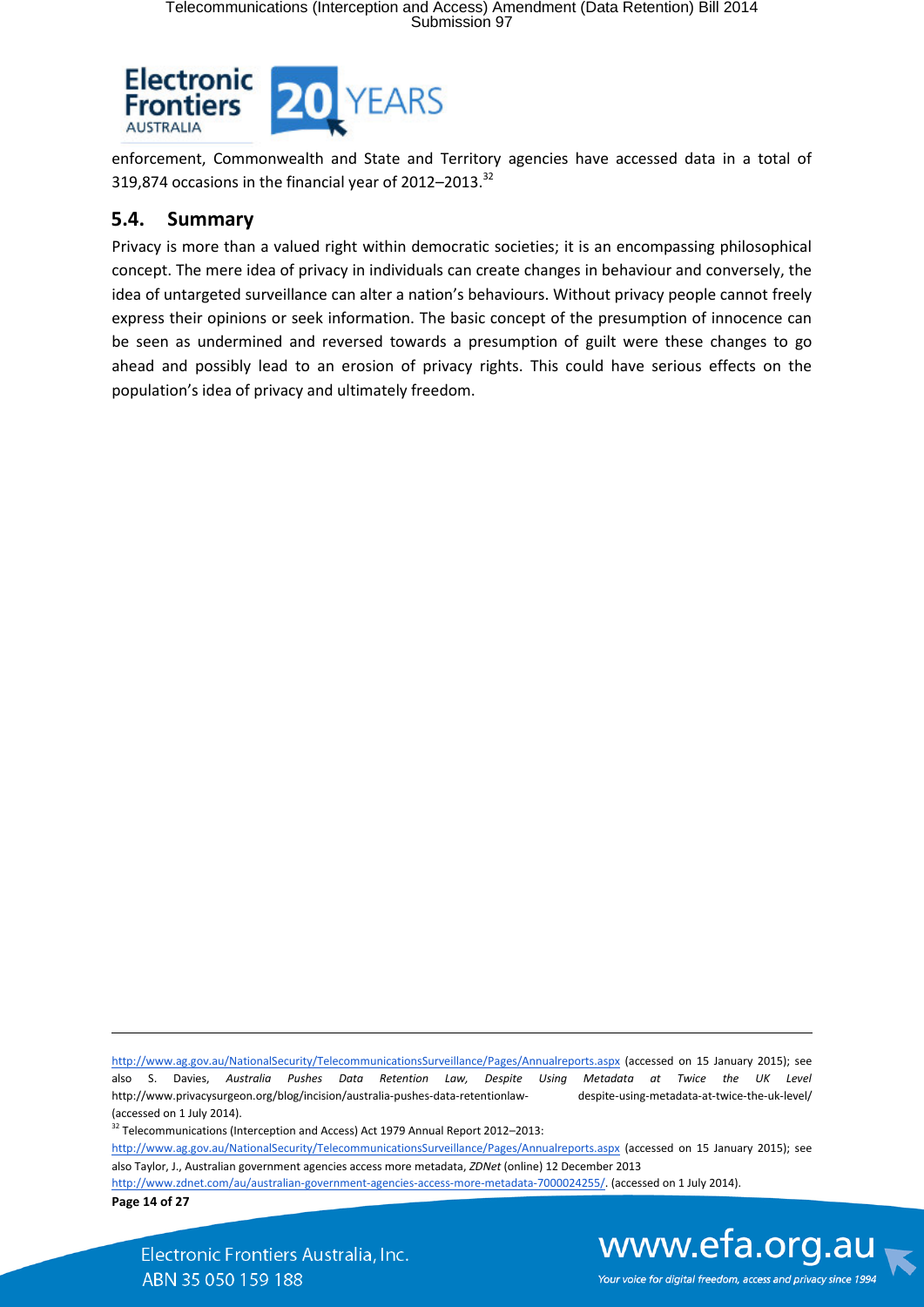

# **6. Technical Difficulties of Data Retention**

## **6.1. Introduction**

The draft data set reveals that it was written by people who do not have a solid understanding of computer networking. Some requirements are contradictory; some are impossible for ISPs to collect. Where it describes use of the Internet, most of the described data can be easily obfuscated such that ISPs are unable to identify or collect the information in the first place.

It is important to realise that these are not merely wrinkles that can be ironed out in the industry consultation phase. A substantial amount of what the Government wishes to achieve is practically impossible. Later in this section is described what is required for the Government to retain the level of detail described – the result would be a totalitarian dystopia.

By far the most likely result of applying these regulations is that ISPs, at considerable expense, will haphazardly collect mostly useless information about Australians who are doing nothing related to crime. Terrorists will continue to use encryption and other operational security techniques that result in minimal useful information being retained. Ever eager to demonstrate that they actually need these new powers, law enforcement agencies will take every opportunity to access the stored data and sift through it. Having failed to find any convincing terrorist plots they will turn to low-level crime or speculative profiling, espousing this stream of data as a way to categorise the risk of individuals. This may result in programs like the secretive and unjust *No Fly List* in the United States<sup>33</sup>.

With so much uncertainty surrounding the privacy impact and application of these specifications it is absolutely inappropriate that they are relegated to regulation. If all of the difficult parts were struck out very little data would be retained; if every possible thing were done to collect it all we would find ourselves in the world of *Orwell's Nineteen Eighty-Four*. The scope must be put forward in legislation for proper parliamentary scrutiny.

This section explores some of the technical practicalities that EFA believes will make it difficult for ISPs to retain the described data.

## **6.2. Incidental Circumvention of Data Retention**

#### **A Hotel Scenario**

Consider a travelling businessperson who does the following:

- 1. Checks in to a hotel and logs on to the hotel's provided WiFi;
- 2. Sends an email using Gmail;
- 3. Sends a text message using an iPhone;
- 4. Connects to the server back at the office to download some documents;
- 5. Makes a call to a colleague using Skype.

A reading of the draft data set suggests that the following data should be retained about this session: (some similar items have been omitted)

**Page 15 of 27**

 $\overline{a}$ 



<sup>&</sup>lt;sup>33</sup> American Civil Liberties Union, *Grounded: Life on the No Fly List* (2014) ACLU https://www.aclu.org/national-security/grounded-life-nofly-list.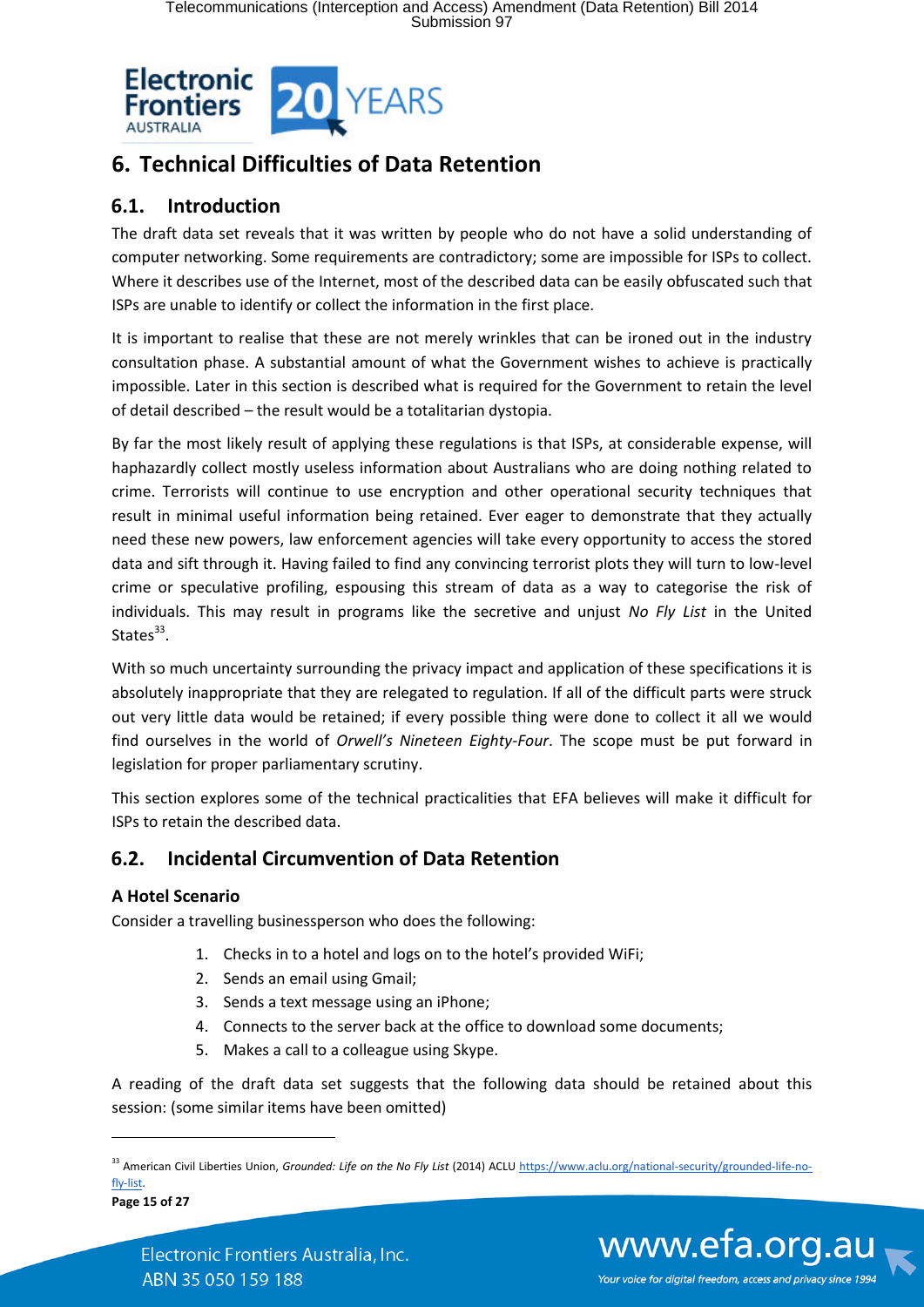

- Location of the WiFi access point;
- Location of the iPhone;
- IP address used to access the Internet;
- Physical identifier of the iPhone and its phone number;
- Identity of the recipient of the text message;
- Time the text message was sent;
- Identity of the recipient of the email;
- Time that the email was sent;
- That a "file download" service was in use when connected to the office;
- Identity of the Skype call recipient including their IP address;
- Time and duration of Skype call;
- How much bandwidth was allocated to the Skype call;
- How much data was downloaded and uploaded during the session.

Without even trying, this person has in some way circumvented the retention of every single item in this list.

#### **Using Hotel Wi-Fi**

A typical arrangement would be that the hotel has a single ADSL connection which terminates at a router. The hotel's internal network includes multiple Wi-Fi access points, spread out to ensure coverage across all of the rooms.

When a computer connects to the network the router will automatically assign a random IP address to that computer. This will be a private address—it will only make sense and is only guaranteed to be unique within the hotel.

When the computer tries to access a website such as Google, it will send the request to the router. The router has been assigned a single Internet IP address. This is a non-private address assigned by the ISP. Since the computer's private address doesn't make any sense on the Internet at large, the router substitutes its own address and requests the webpage on behalf of the computer. This is called *network address translation* (NAT)<sup>34</sup>.

This happens for every computer that is connected. If there are fifty people using the Wi-Fi simultaneously their traffic will be mixed together. From the perspective of the ISP all communications originate from the single IP address.

It will clearly be impossible for the ISP to associate any retained data with a particular person at the hotel.

The same thing happens on a smaller scale with most home Internet connections. A typical Internetconnected home has an ADSL router with Wi-Fi. Again, there is only one IP address and NAT is used. This means it is impossible to tell which person in the household is communicating or what type of device they are using. If a neighbour has managed to guess the Wi-Fi password then their communications may also be mixed in.

**Page 16 of 27**

 $\overline{a}$ 



<sup>34</sup> For a more thorough explanation of NAT see: Jeff Tyson, *How Network Address Translation Works* (2015) How Stuff Works http://computer.howstuffworks.com/nat.htm/printable.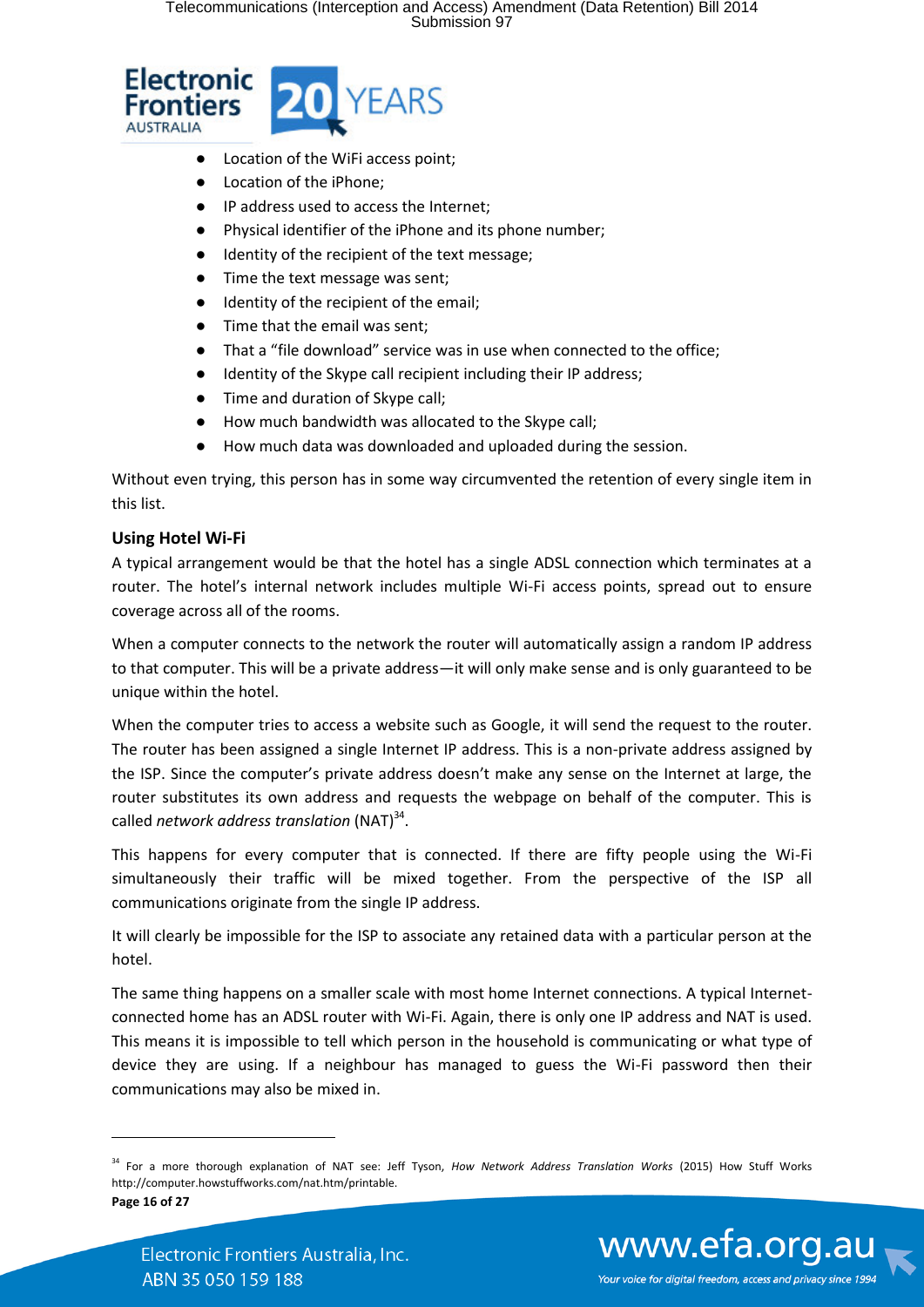

Many people fail to secure their Wi-Fi networks with up-to-date encryption and good passwords<sup>35</sup>. Tools are freely downloadable that automatically attempt to guess Wi-Fi passwords or actively attack computers wirelessly in order to weaken the encryption<sup>36</sup>.

Due to NAT and the insecurity of Wi-Fi it is extremely difficult to identity somebody reliably based only on their IP address<sup>37</sup>. Furthermore, no information is revealed to the ISP about the structure of the internal network. They are unable to retain information about whether a computer is using a wired connection or Wi-Fi or where it is physically located within the hotel.

It is alarming that the Government believes that this information is critical for counter-terrorism efforts. Policing decisions rely on accurately determining the identity of all people involved. It is hard to see how that will be achieved with ISP data retention.

#### **Emailing using Gmail**

In the earlier days of the Internet it was typical that individuals used email addresses that were provided by their ISP. These addresses are recognisable because they end with the name of the provider such as fred@bigpond.com or sally@internode.on.net.

When a customer communicates using this email address all emails are sent and received via that ISP's servers. Doing so would enable an ISP to comply with many of the draft data set requirements relating to email, including the sender and recipient and the sender's IP address at the time that the message was sent.

 Nowadays it is much more common for individuals to use personal email addresses provided by a third party. Cost-free options include Gmail and Outlook.com. These third parties are often not subject to Australian jurisdiction. They may choose not to retain or provide data at the behest of the Australian Government.

 Furthermore these services are typically accessed using a web browser. This means that the emails sent and received are not transmitted using normal email protocols. Their contents are transmitted using the protocol of the web, HTTP, and delivered through an encrypted tunnel between the overseas email provider and the individual's computer.

At best an ISP might be able to use traffic analysis to guess that a customer is accessing a particular email provider. Due to the encryption it is impossible for them to extract any information about individual emails, or even if any email is being sent.

 This problem is not limited to personal Gmail addresses. Many Australian businesses and universities have their own mail servers, which may not be located in Australia. In this case the sent and received emails travel in and out of the country in an encrypted form and the customer's ISP is again unable to extract useful information.

**Page 17 of 27**

**.** 



Your voice for digital freedom, access and privacy since 1994

<sup>&</sup>lt;sup>35</sup> The statistics at wigle.net show that of approximately 170 million recorded networks more than 10% are unencrypted and about 15% use WEP, an easily broken form of encryption. See: Wigle Stats, *Statistics* (2015) Wigle Stats https://wigle.net/stats.

<sup>&</sup>lt;sup>36</sup> Aircrack-ng is one of the most popular tools. It is intended for conducting security audits but like all tools it can also be used for malicious purposes.See: http://www.aircrack-ng.org/.

<sup>37</sup> This issue has been explored previously in United States copyright infringement cases. See: *K-Beech, Inc. v. John Does 1-37*, Case No. 2:2011cv03995 (E.D.N.Y, 2011) where it was noted that: "it is no more likely that the subscriber to an IP address carried out a particular computer function… than to say an individual who pays the telephone bill made a specific telephone call." Cf. *ELF-MAN, LLC v Eric Cariveau et al*, (W.D. Wash, C13-0507RSL, Document 78, 17 January 2014).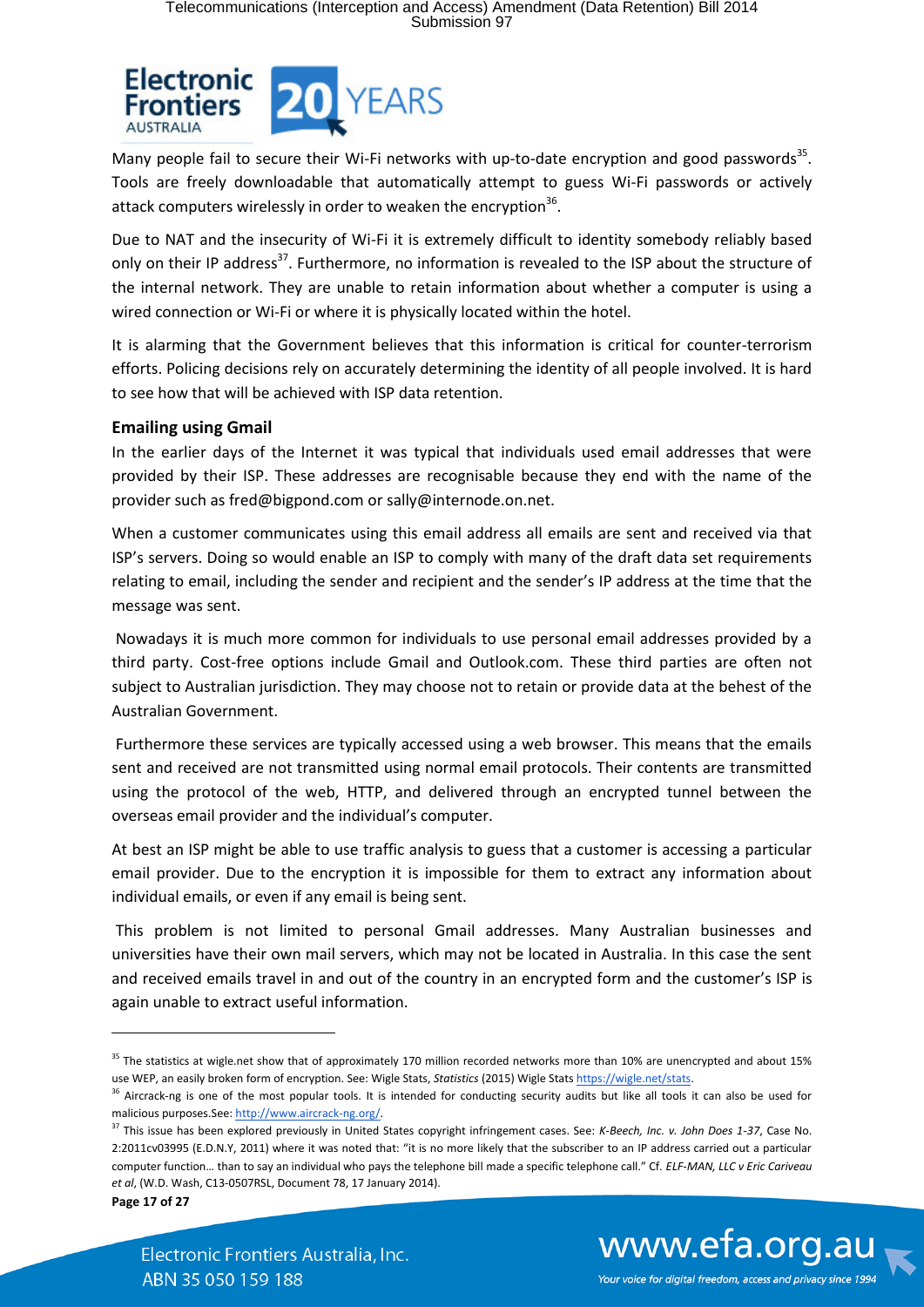

#### **Text message using iPhone**

Short Message Service (SMS) messages are one of the most straightforward items to surveil. They are sent over the cellular network rather than the Internet, placing their transmission and reception under full control of Australian telecommunications carriers.

 A trend with modern smartphones has been to replace the use of traditional SMS messages with Internet-based equivalents due to carrier-imposed costs and various technological shortcomings. Apple's service is called iMessage and it is specifically engineered to provide end-to-end encryption, such that even Apple is unable to read the content of messages<sup>38</sup>. Similarly, Google encourages users of Google Plus to use Hangouts for sending messages via the Internet<sup>39</sup>.

 Other popular phone messaging services such as Snapchat and WhatsApp are also Internet-based and encrypted, placing them out of the reach of ISP data retention. New services and apps are being released constantly and all of them will circumvent this retention.

 In short, SMS is a dying technology. The attributes that make it so easy to monitor are leading to its own natural demise.

#### **Office VPNs**

In this example it is assumed that the businessperson is using a *virtual private network* (VPN) to access the server at the office. This creates an encrypted tunnel through which other communications, like file downloads, can pass without eavesdropping being possible. This technique is used widely by organisations that need to make IT resources available to remote workers.

In this situation the ISP will see a connection created to the business from the hotel. At best they will see how much data is being transferred in each direction but not what type of service is in use or any other information about it.

 Some businesses configure their laptops to route all Internet traffic including web browsing and email via the VPN. In this case the ISP would retain very little of value from the hotel's Internet connection.

#### **Skype calls**

Similarly to ISP-provided email addresses, retention of data about VoIP calls is only feasible if the customer chooses to use an ISP-provided product such as iiNet's *Netphone*<sup>40</sup>. The ISP runs the infrastructure that routes the calls so it is able to retain data about whom the customer calls, call duration and so on.

Retention fails when a third party VoIP solution is used such as Microsoft Skype or Apple Facetime. These transmit the call data over encrypted links. These links do not necessarily reveal to whom the customer is talking. Skype sometimes establishes direct connections between users; at other times it



<sup>&</sup>lt;sup>38</sup> Apple, *iOS Security Guide*, (October 2014), https://www.apple.com/privacy/docs/iOS Security Guide Oct 2014.pdf at page 30; Note: Some researchers disagree with Apple's claim that they cannot decrypt the data on the grounds that they could do so by modifying the infrastructure; Cf. Quarkslab's Blog, *iPrivacy Message* (17 October 2013) http://blog.quarkslab.com/imessage-privacy.html.

<sup>&</sup>lt;sup>39</sup> See: 'Google+ Hangouts', https://www.google.com/+/learnmore/hangouts/.

<sup>40</sup> iiNet, *VOIP Plans - Netphone* (2014) iiNet http://www.iinet.net.au/phone/netphone-voip/.

**Page 18 of 27**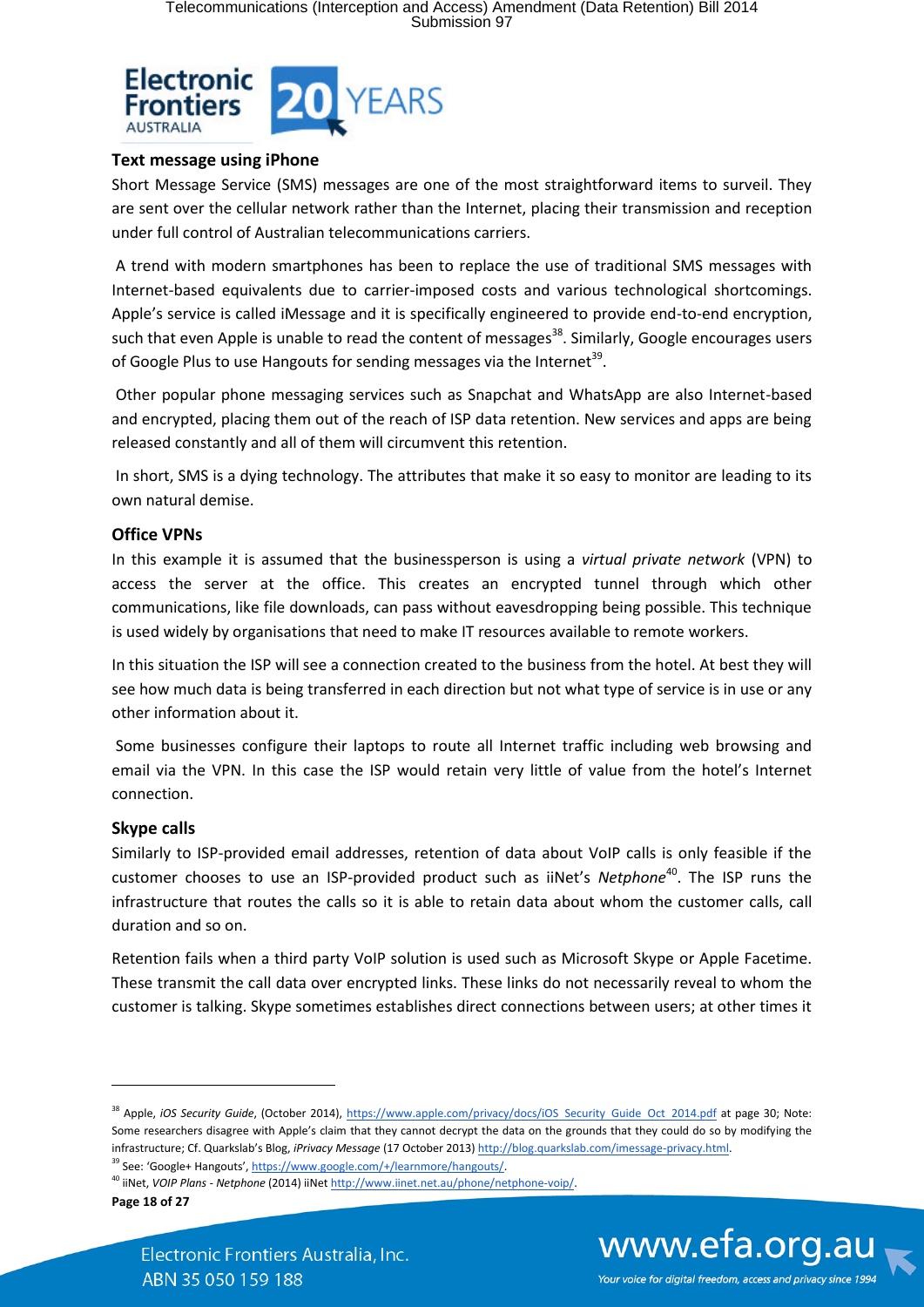

routes calls via so-called "supernodes"<sup>41</sup>. With careful analysis an ISP might at best be able to guess that Skype or Facetime is in use.

 If a customer uses one of these third party services the ISP will not be able to retain any of the information required by the proposed data set.

## **6.3. Active Circumvention of Data Retention**

It has been shown above that data retention efforts can largely be avoided simply by choosing to use certain popular products instead of others. Data retention fares even worse if the user actively works to minimise their online footprint. The criminals and terrorists whom ASIO wants to catch may use these techniques. However the techniques themselves are not cause for suspicion; many people use these techniques overtly for legitimate business or personal reasons.

#### **Virtual Private Networks (VPN)**

VPNs are a widely used technology for securely connecting a computer to a remote network via the Internet. When a VPN is in use the ISP is unable to identify or retain information about any of the communications within the encrypted link.

 This has already been discussed in the context of a remote worker accessing company resources. VPNs are also used by individuals to securely access their own networks, to prevent eavesdropping on their communication or to access the Internet via a different country.

 This last use case is common for circumventing geoblocking. The ethics of this particular activity are up for debate (EFA would support the circumvention) but it is clear that hundreds of thousands of Australian home internet customers use VPN technology for this relatively harmless activity<sup>42</sup>.

#### **The Onion Router (Tor)**

Tor is free software for obscuring your Internet access via a series of intermediate destinations. Each outgoing connection is bounced between a series of nodes spanning multiple countries before arriving at its final destination. A Tor user's ISP cannot see what they are doing; any activity performed on a website is also extremely difficult to trace back to the Tor user.

 Tor has been in the spotlight for law enforcement agencies for some time, both because of its special abilities to hide digital trails and because some use it to conduct illegal activities such as drug trading and distributing child pornography $43$ .

 However like any tool Tor is also used for many noble and legitimate reasons. The technology was originally developed by the US Navy to protect government communications<sup>44</sup>. Dissidents in oppressive regimes use it to communicate with less risk of being caught and arrested. Chinese use it to bypass their national firewall.

**Page 19 of 27**

**.** 



Your voice for digital freedom, access and privacy since 1994

<sup>&</sup>lt;sup>41</sup> Skype, What are P2P Communications? (2014) Skype https://support.skype.com/en/faq/fa10983/what-are-p2p-communications.

 $42$  A survey conducted by Choice suggests that 340,000 Australian households use Netflix even though circumvention measures such as VPNs are required to access it in Australia. See: Lifehacker, *What Will The 340,000 Australians Already Using Netflix Do Now?* (21 November 2014) Lifehacker http://www.lifehacker.com.au/2014/11/what-will-the-340000-australians-already-using-netflix-do-now/. <sup>43</sup> The Guardian, *NSA and GCHQ target Tor network that protects anonymity of web users*, (5 October 2013) The Guardian http://www.theguardian.com/world/2013/oct/04/nsa-gchq-attack-tor-network-encryption

<sup>44</sup> Tor Project, *Tor Project: Overview* (2014) TOR https://www.torproject.org/about/overview.html.en#inception.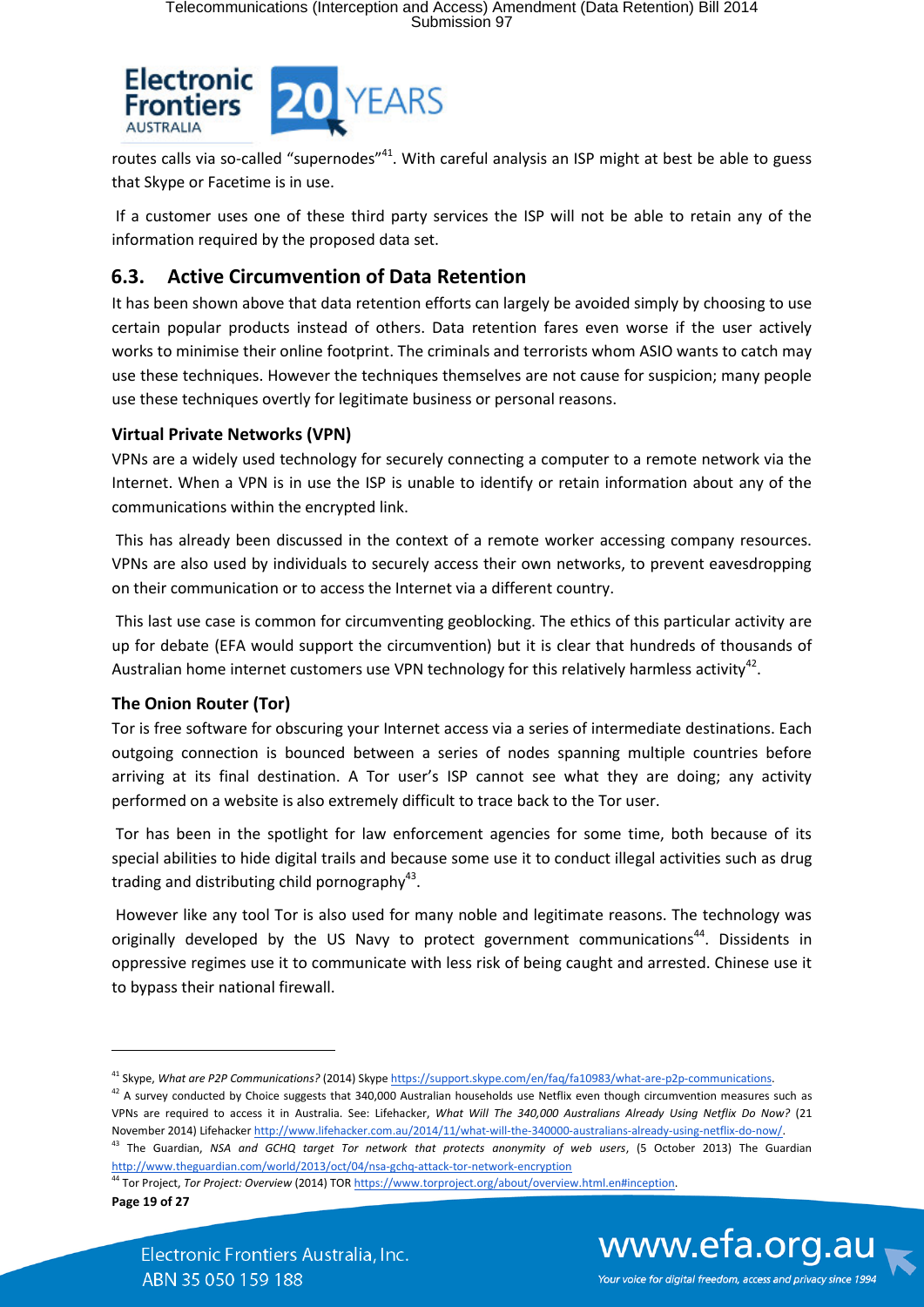# Telecommunications (Interception and Access) Amendment (Data Retention) Bill 2014 Submission 97



 Most importantly, many individuals choose to use Tor as a matter of principle—they are simply taking steps to maintain their right to privacy. This is most clearly demonstrated by the records of Tor usage in Australia. An enormous increase occurred in mid 2013, corresponding to when Edward Snowden's leaks were published by Glenn Greenwald in *The Guardian*<sup>45</sup>. There are currently about 30,000 users of Tor every day in Australia<sup>46</sup>.



Directly connecting users from Australia

The Tor Project - https://metrics.torproject.org/

Using Tor has a similar effect to using a VPN. ISPs are unable to retain any meaningful information about communications routed through Tor.

#### **6.4. Destination IP Addresses and the Web-Browsing Exception**

In an attempt to placate privacy advocates the Government explicitly ruled out web browsing history in the data set: "The Bill explicitly excludes anything that is web-browsing history or could amount to web-browsing history, such as a URL or IP address to which a person has browsed."<sup>47</sup>

Although it gratifying to see an attempt at limiting the scope of this surveillance, two major inconsistencies result.

The draft data set clearly states that the destination IP address of VoIP calls must be retained. This implies that an ISP must be capable of recording all destination IP addresses for each customer, at least momentarily. The ISP must also be able to reliably filter out which destinations are related to

**Page 20 of 27** <sup>47</sup> Draft Data Set at Page 2.

**.** 



<sup>&</sup>lt;sup>45</sup> The Guardian, NSA Prism program taps in to user data of Apple, Google and others (8 June 2013) The Guardian http://www.theguardian.com/world/2013/jun/06/us-tech-giants-nsa-data.

<sup>46</sup> Tor Project, *Tor Project* (2014) TOR https://metrics.torproject.org/userstats-relay-country.html?graph=userstats-relaycountry&country=au.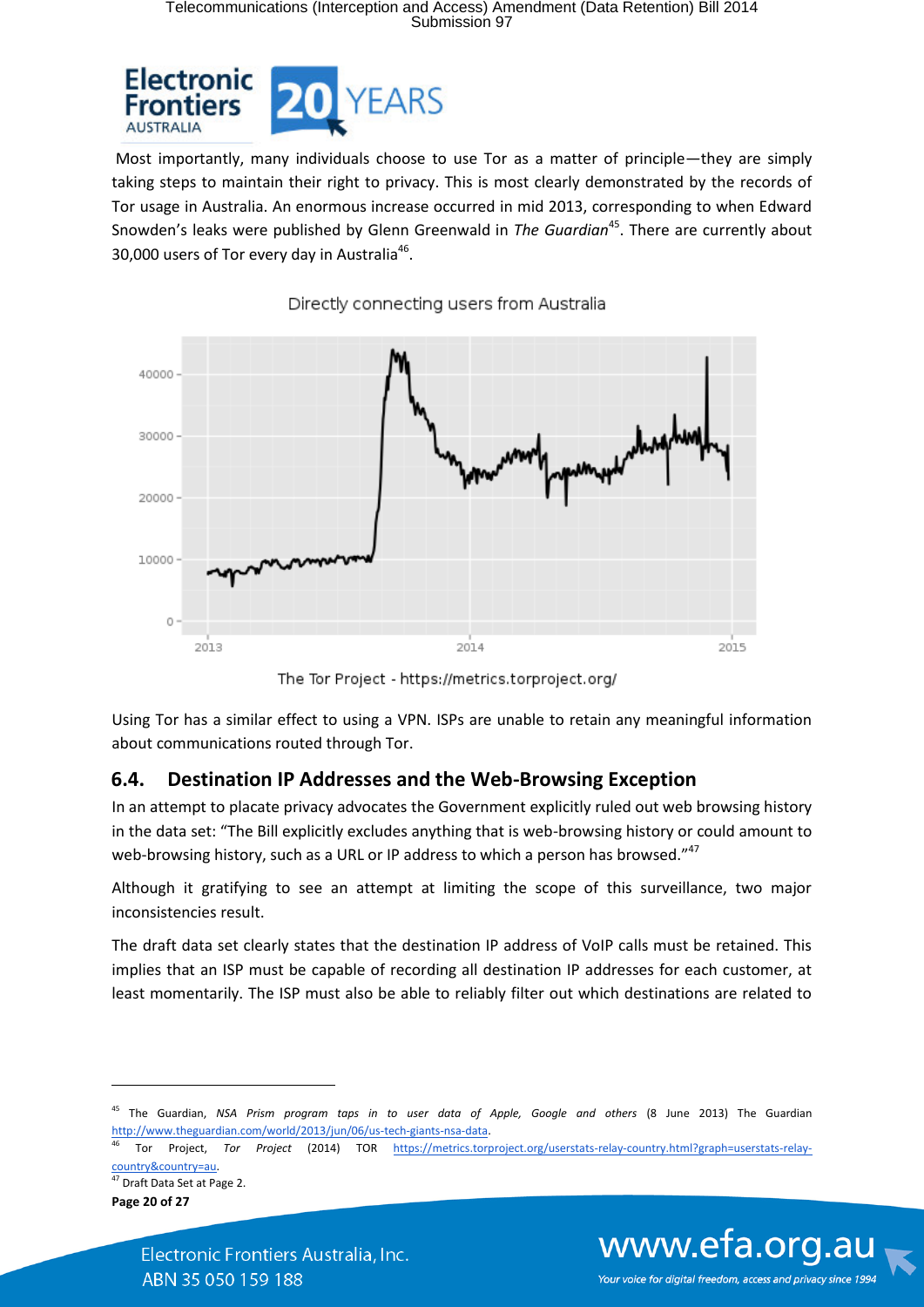

VoIP calls. This is demonstrably impossible. Skype can be configured to use an HTTPS proxy<sup>48</sup>. This makes the VoIP connection appear exactly the same as secure web browsing.

An ISP faced with this problem might choose to over-retain data to ensure compliance. They might record every destination IP address, despite web browsing being excluded from the requirements. The large amount of data generated would significantly increase the cost of data retention and also raise all of the privacy and security concerns about individuals' web browsing data being stored for two years.

The other inconsistency stems from the requirements under section 5, specifically "the type of communication; Examples: Voice, SMS, email, chat, forum, social media."

All HTTP/HTTPS web browsing traffic looks essentially the same regardless of whether it is a chat website, forum or social media being visited. The only way an ISP can perform this classification is to record destination IP addresses and try to associate them with particular "types" of websites. For example, if a customer visits 173.252.120.6 the ISP might see that that belongs to Facebook and classify that communication as "social media". Any such translation list will always be woefully incomplete. The results will be unreliable. Even then, this processing is only possible by surveilling the destination IP addresses, which are supposed to be excluded.

# **7. Long-term Location Data Available Without a Warrant**

It is a concerning development that equipment locations are included in the draft data set. A mobile phone user is likely to have their location retained multiple times per day. Even though this is limited to approximate positions such as which cell tower is in use, this is sufficient to reveal all of a person's travels for the two year retention period to suburb granularity. The significance of this sensitive information is presumably why it is included in the draft data set at all.

A person's location history has significant privacy implications by itself, even separate from the communications with which each location was recorded. It is highly inappropriate that this information be made available without a warrant. If this proceeds there is a risk that law enforcement will engage in speculative behaviour, e.g., "everybody who connected to this cell tower yesterday is now a suspect", or conduct LOVEINT, the misuse of surveillance data pertaining to partners or prospective partners.

# **8. Dystopia: Getting All the Data**

Above, it has been discussed in detail why the draft data set is irreconcilably impractical. It is worthwhile to ponder briefly what would be required to record all of the data proposed in the draft.

 The fundamental problems are encryption and the use of foreign third party services outside the Australian jurisdiction. To ensure nothing slipped through the cracks Australia would have to do the following:

All encryption (including VPNs) must be banned, unless it is intentionally weakened so that it is within the capability of the Government (and therefore criminals) to defeat it;

**Page 21 of 27**

 $\overline{a}$ 



<sup>48</sup> Skype, *Can I connect to Skype Through a Proxy Server?* (2014) Skype https://support.skype.com/en/faq/FA1017/can-i-connect-to-skypethrough-a-proxy-server.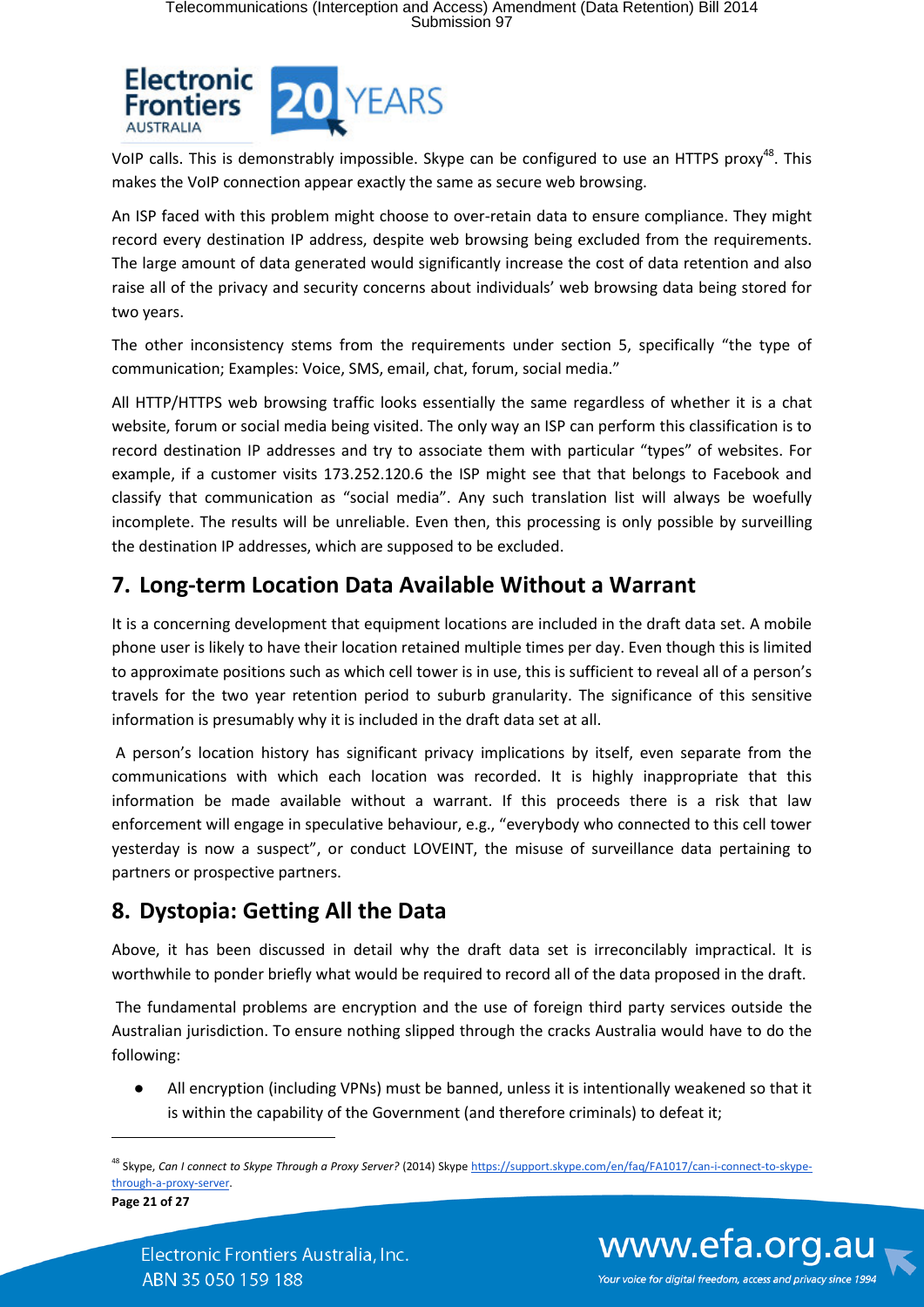

- Australians can only use a Government-run or approved email service;
- Australians can only use a Government-run or approved VoIP service;
- Use of steganography to hide secret messages in plain sight must be criminalised;
- Deep packet inspection and data retention by all ISPs;
- Ban all digital communications that do not comply with Government surveillance standards (point-to-point radio links, for example).

 Clearly this is an implausible scenario. Yet anything less than this would result in merely a "besteffort" surveillance. In doing so we acknowledge that smart criminals will not show up in this data. That means the data that *is* retained is simply data belonging to the innocent majority. It is not going to help catch terrorists. It will be used for something else.

# **9. Costs and Industry Response**

EFA is concerned that this data retention scheme will place a heavy financial burden on service providers which will then be passed on to Australians. The Australian Mobile Telecommunications Association has estimated the cost of the scheme with a similar data set to Europe would be \$500- 700 million<sup>49</sup>. iiNet's estimated cost to the industry was \$400 million<sup>50</sup>.

This cost will be borne either by the taxpayer or by Internet customers in their bills—all for a dysfunctional surveillance scheme.

These estimates are likely to be unreliable because they require accurate specifications of what types and quantities of data must be retained. The draft data set is too flawed to be a good indicator of what will be required in reality. The Government should be defining the data set thoroughly enough in advance that the cost of the scheme is well understood before the legislation is passed.

It also appears that the Government is uncomfortable discussing the cost. They commissioned an analysis of the costs of data retention from PricewaterhouseCoopers, whose report has been kept confidential. Despite two Senate orders moved by Senator Scott Ludlam, the Attorney-General has refused to table even a redacted form of the report $51$ . EFA believes the reasons for refusal are extremely flimsy. The Government has a duty to explain the costs accurately but it appears they would prefer to leave Australians in the dark.

# **10. Misuse and Scope Creep**

As it has been previously discussed, Australia is not unique in attempting to legislate a system of mandatory data retention nor are the claims that such a system would be quickly used as a tool for copyright enforcement. Globally and historically the primary issue is that the seemingly simple question; 'will information retained under a scheme of mandatory data retention be used for copyright enforcement?', is not so simply answered. The question requires discussions of, *inter alia*,



<sup>49</sup> AMTA, *Better targeting is key to cost-effective data retention approach* (2014) AMTA:

http://www.amta.org.au/articles/Better.targeting.is.key.to.cost-effective.data.retention.approach.

<sup>&</sup>lt;sup>50</sup> iiNet, Data retention proposals make cybercrime suspects of us all (2014) http://blog.iinet.net.au/data-retention-proposals-cybercrimesuspects/

<sup>51</sup> Nigel Brew, *As long as a piece of string—costing data retention* (2014) FlagPost, Parliament of Australia

http://www.aph.gov.au/About Parliament/Parliamentary Departments/Parliamentary Library/FlagPost/2014/December/Costing data r etention

**Page 22 of 27**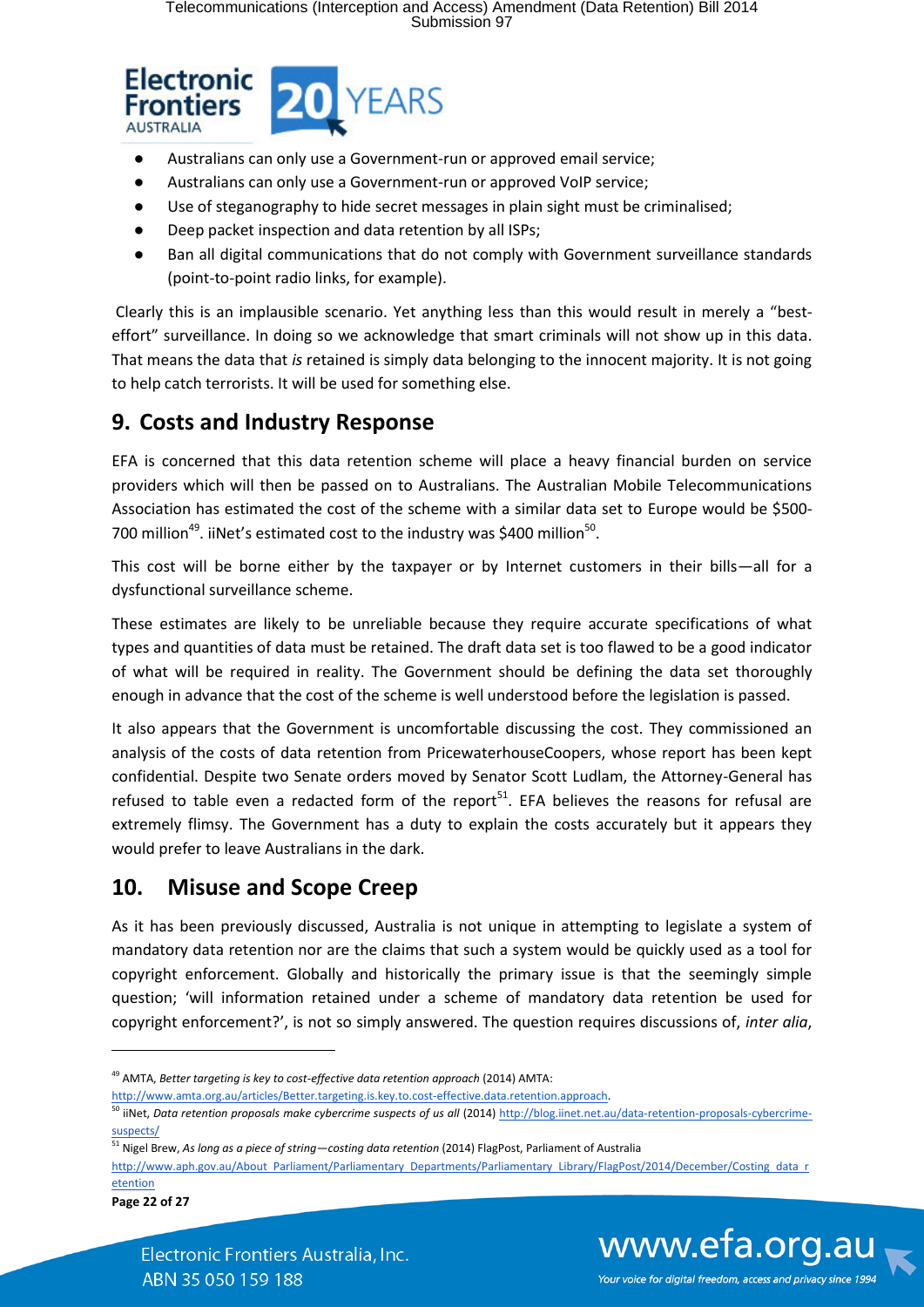

issues around justifications for the undermining of the presumption of innocence, speculative invoicing and the balance of rights.

In relation to the undermining of the presumption of innocence, a system of mandatory data retention would affect all Australians. Such a proposed solution is effectively a drag net approach implemented in response to a complicated issue, and all Australians, not just those liable for criminal offences, will be subject to it. Ironically, the prompt response to censor<sup>52</sup> the Attorney-General's Telstra bill underscores his recognition of the invasiveness of the data retention scheme on an individual's freedom.

A point worth noting is that the proposed legislation has not received enough scrutiny from both the public and within the government. One of the critical elements that was fundamental to the invalidation of data retention legislation in Europe is the concept of proportionality. This is a fundamental concept commonly discussed in the European Union, but rarely raised in Australia, and should be instrumental in assisting an assessment as to whether the proposed system of mandatory data retention will be 'good law'.

To elaborate further, this concept of proportionality is specifically enshrined under Article 5 of The Treaty on the European Union<sup>53</sup> and has also been discussed in the CJEU's decision to invalidate the Data Retention Directive (DRD) in April 2014, discussed above. When assessing whether *Part 7 of the Criminal Justice (Terrorist Offences) Act 2005,* which requires telephone communications service providers to retain traffic and location data relating to those providers for a period specified by law in order to prevent, detect, investigate and prosecute crime and safeguard the security of the State, has exceeded the limits imposed by the compliance with the principle of proportionality:<sup>54</sup>

*"The Court [took] the view that, by requiring the retention of those data and by allowing the competent national authorities to access those data, the directive interferes in a particularly serious manner with the fundamental rights to respect for private life and to the protection of personal data".*

The DRD was therefore declared to be invalidated as its incursion to fundamental rights is not sufficiently limited to what was strictly necessary. Although the above CJEU judgment does not expressly cover the possibility of mandatory data retention being used for copyright enforcement, the concept of proportionality can still guide us in our evaluation of the data retention scheme as 'good law' from the angle of copyright enforcement.

In Australia, while the Attorney-General's Department's FAQs<sup>55</sup> assures Australians that:

*"The Telecommunications (Interception and Access) Act 1979 only allows access for limited purposes, such as criminal law enforcement matters. Breach of copyright is generally a civil law wrong. The proposed data retention regime does not change this in any way,"*

**Page 23 of 27**

 $\overline{a}$ 



<sup>52</sup> Sydney Morning Herald, *George Brandis hides his metadata* (27 November 2014) SMH http://www.smh.com.au/digital-life/digital-lifenews/george-brandis-hides-his-metadata-20141127-11v3da.html.

<sup>53</sup> Treaty on European Union, signed in 1992.

<sup>54</sup> Joined Cases C-293/12 and C-594/12 *Digital Rights Ireland and Seitlinger and Others* (CJEU, 8 April 2014) at 56.

<sup>55</sup> Australian Government - Attorney-General's Department, *Frequently Asked Questions* (2015) AG Department http://www.ag.gov.au/NationalSecurity/DataRetention/Pages/Frequentlyaskedquestions.aspx.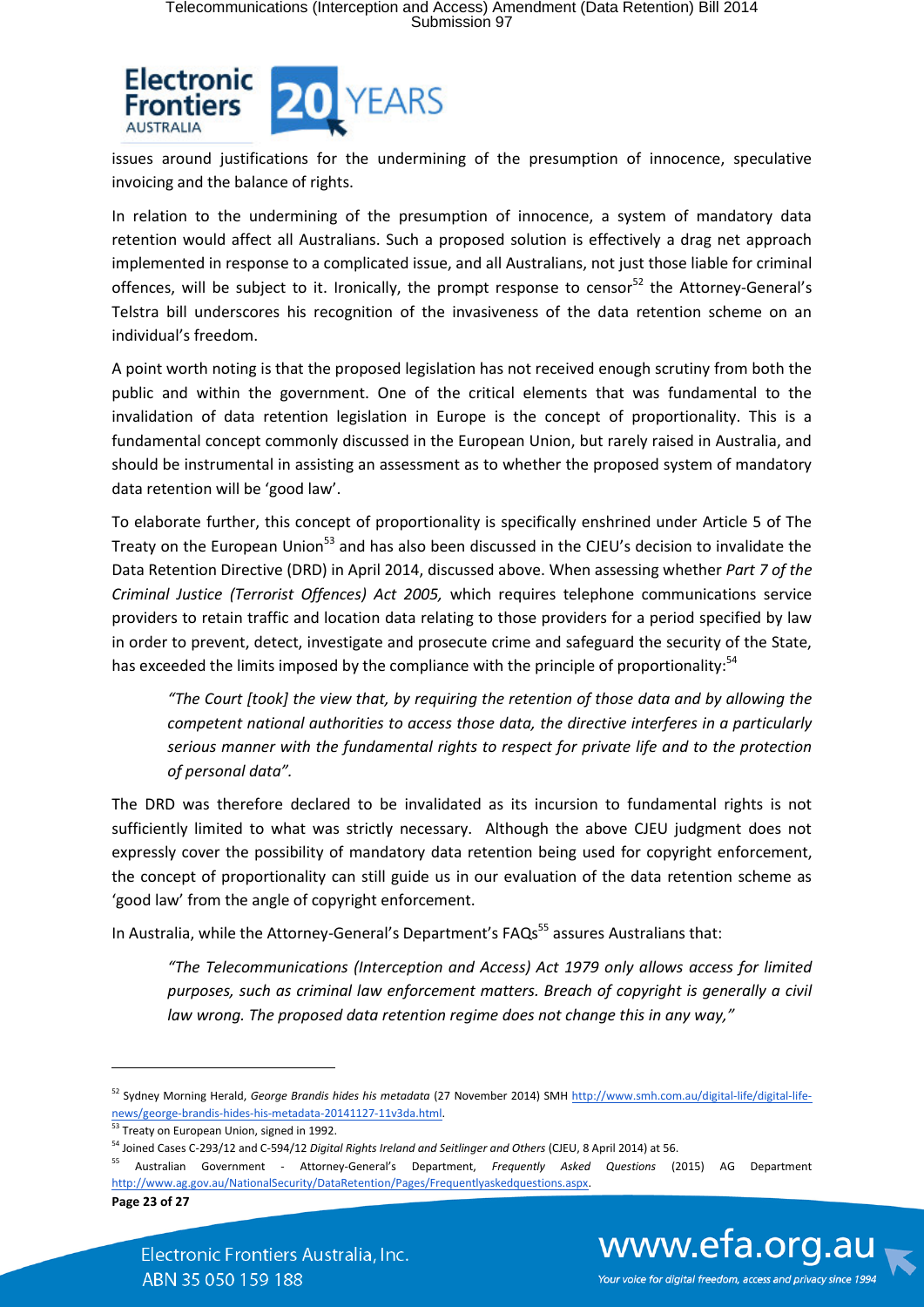

it should be highlighted that copyright infringements on a commercial scale can constitute criminal offences under the *Copyright Act 1968.<sup>56</sup>* Moreover, there is a risk of flagrant abuse of the data retention scheme for civil wrongs given that the Federal Police Commissioner<sup>57</sup>, Andrew Colvin's admission that:

*"...illegal downloads, piracy… sorry, cyber-crimes, cyber-security, all these matters and our ability to investigate them is absolutely pinned to our ability to retrieve and use metadata".*

Therefore, the data retained under the proposed system could be used for a wide range of purposes, including the investigation of non-criminal (or civil) copyright infringement. This claim is made despite the provision in the explanatory memorandum accompanying the proposed Bill that access to data is reserved for specific purposes<sup>58</sup> outlined in the *Telecommunications (Interception and Access) Act 1979.<sup>59</sup>* All of the above further highlights the seemingly rushed and poorly considered nature of the proposed system of mandatory data retention.

Just over a decade ago in the United States, there was a 2003 court case concerning the legitimacy of the request for subscriber information made by the Recording Industry of America ('RIAA') to internet service provider ('ISP') Verizon Online ('Verizon') to investigate copyright infringement. Although in the first instance, the court held that Verizon was required to release the information of two users, on appeal, the earlier decision was overturned by the Court of Appeals, which agreed that Verizon presented some compelling arguments. Verizon's arguments were that:

*"(1) § 512(h) does not authorize the issuance of a subpoena to an ISP acting solely as a conduit for communications the content of which is determined by others; if the statute does authorize such a subpoena, then the statute is unconstitutional because* 

*(2) the district court lacked Article III jurisdiction to issue a subpoena with no underlying "case or controversy" pending before the court; and* 

*(3) § 512(h) violates the First Amendment because it lacks sufficient safeguards to protect an internet user's ability to speak and to associate anonymously."<sup>60</sup>*

The concern over an unjustified invasion into the fundamental freedoms of internet users (ie, including the ability to act anonymously) also surfaces in the recent application filed by Dallas Buyers Club LLC ('Club') against five Australian ISPs for the preliminary discovery of personal information attached to IP addresses recorded to have downloaded the company's film 'Dallas Buyers Club'. In this respect, it should be noted that the first full hearing between iiNet Limited ('iiNet'), one of the ISPs, and the Club, will take place in February 2015 $^{61}$ . Facilitating the unfair practice of 'speculative

http://www.attorneygeneral.gov.au/transcripts/Pages/2014/FourthQuarter2014/30October2014-

PressConferenceAnnouncingIntroductionOfTelecommunicationsInterceptionAndAccessAmendmentDataRetentionBill.aspx.

<sup>59</sup> Telecommunications (Interception and Access) Act 1979 (Cth).

**Page 24 of 27**

**.** 



Your voice for digital freedom, access and privacy since 1994

<sup>56</sup> *Copyright Act 1968* (Cth) Part V (Remedies and Offences), Division 5.

<sup>&</sup>lt;sup>57</sup> Hon. George Brandis, 'Press conference announcing the introduction of the Telecommunications (Interception and Access) Amendment (Data Retention) Bill 2014 with Mr Duncan Lewis, Director-General of Security, and Mr Andrew Colvin, Commissioner of the Australian Federal Police' ( 30 October 2014). Available at URL:

<sup>58</sup> Telecommunications (Interception and Access) Amendment (Data Retention) Bill 2014, Explanatory Memorandum at *s.64.*

<sup>&</sup>lt;sup>60</sup> Recording Industry Association of America Inc. v. Verizon Internet Services Inc. 359 U.S. App. D.C. 85; 351 F.3d 1229.

<sup>&</sup>lt;sup>61</sup> Sydney Morning Herald, *February date set for iiNet's court battle over Dallas Buyers Club (10 November 2014) SMH* http://www.smh.com.au/business/february-date-set-for-iinets-court-battle-over-dallas-buyers-club-20141110-11joa8.html.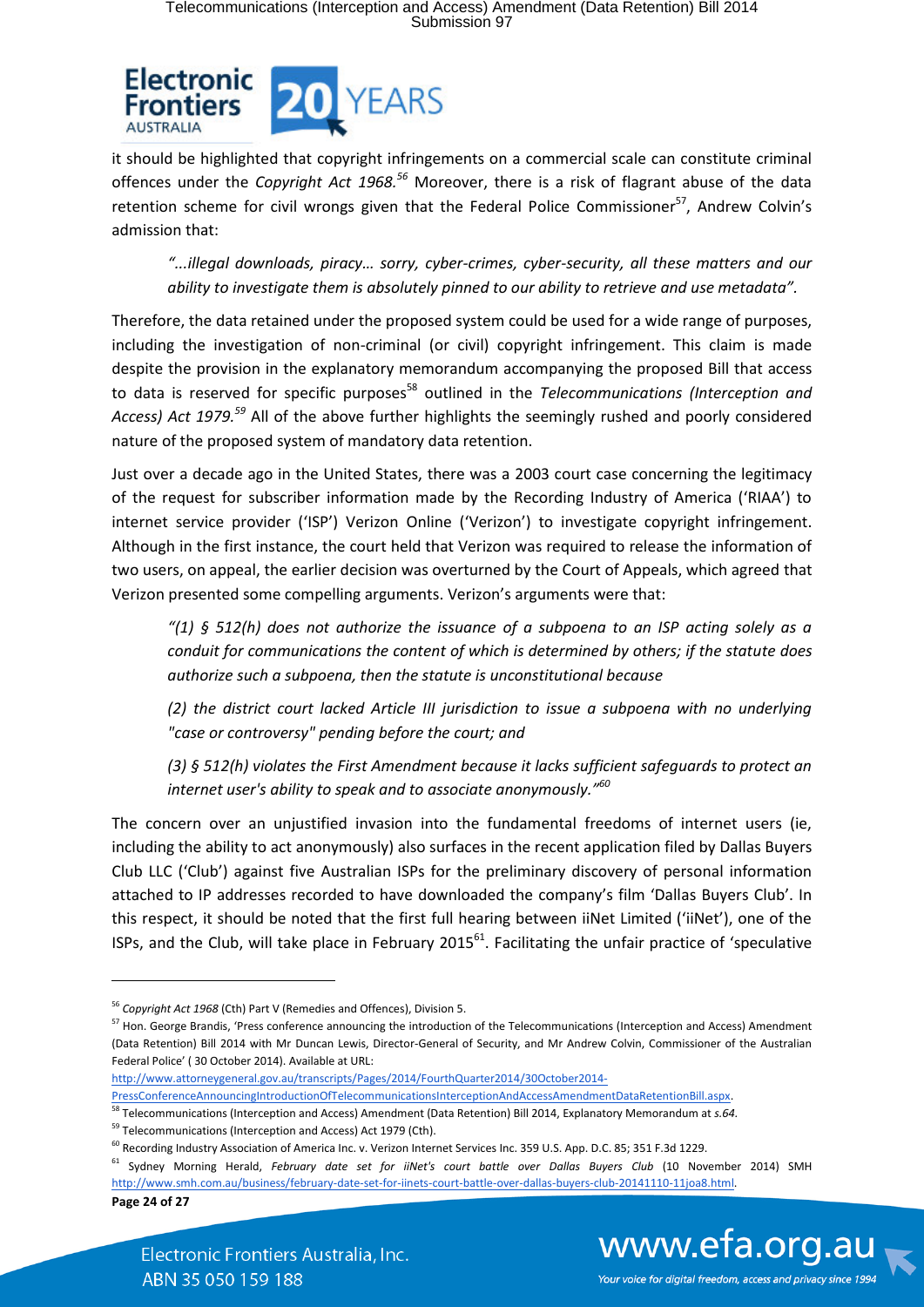

invoicing', which has direct and serious ramifications for all Australian internet users, is a concern of ISPs such as iiNet<sup>62</sup>.

Speculative invoicing can occur when the end users of IP addresses associated with downloads of infringing copies of any copyright protected work (such as a film) are demanded from ISPs by the relevant copyright holders, who use these details to identify the users, thereafter sending them intimidating letters of demand seeking exorbitant and disproportionate sums for the alleged infringements, to 'pay up or else'. Such letters often threaten court actions and higher monetary penalties if the demands are not met, and ordinary users may well cave in to such demands. Such letters are premised on the assumption that any initiated copyright infringement action will be successful and are henceforth speculative. This sentiment is effectively a reversal of the presumption of innocence and constitutes a situation wherein large rights holders are effectively able to enforce their copyright without court quantified damages. In light of this growing practice, there is a real possibility that everyday internet users who fear the threat of court proceedings will increasingly be bullied into entering into unreasonable and excessive settlements. The introduction of a mandatory data retention scheme as proposed could further contribute to this unwelcome practice.

# **11. Interplay with Foreign Surveillance**

Any discussion of data retention within Australia is incomplete without considering the existing retention regimes that affect Australian communications. It is now well known and documented that the signals intelligence agencies of the Five Eyes nations<sup>63</sup> cooperate in large-scale data retention, which includes the participation of the Australian Signals Directorate (ASD). Leaked documents have shown that that these agencies conduct programs which overlap considerably with the types of data retention and access proposed by this Bill.

Terrorism is frequently cited as a reason for which data retention is required<sup>64</sup>. National security is the domain of our intelligence community and therefore their roles, responsibilities and activities must be considered jointly if both the security and privacy outcomes that Australians require are to be achieved.

EFA's concerns are two-fold. First, the role of the ASD in particular has not been subjected to significant parliamentary scrutiny or discussion with respect to what types and quantities of information they should be collecting and sharing, where it concerns ordinary innocent Australians. Whether this data retention bill is necessary and proportionate is a highly contested matter. It is the responsibility of the Australian parliament to submit the intelligence programs to the same

http://www.attorneygeneral.gov.au/transcripts/Pages/2014/FourthQuarter2014/30October2014-

PressConferenceAnnouncingIntroductionOfTelecommunicationsInterceptionAndAccessAmendmentDataRetentionBill.aspx.

**Page 25 of 27**

**.** 

www.efa.org.au Your voice for digital freedom, access and privacy since 1994

<sup>&</sup>lt;sup>62</sup> Mike Masnick, Australian ISP iiNet Takes A Stand Against Copyright Trolling By Producers Of Dallas Buyers Club (24 October 2014) TechDirt https://www.techdirt.com/articles/20141023/06561028922/australian-isp-iinet-takes-stand-against-copyright-trollingproducers-dallas-buyers-club.shtml.

<sup>&</sup>lt;sup>63</sup> The *Five Eyes* intelligence community comprises the United States, Canada, the United Kingdom, Australia and New Zealand.

<sup>&</sup>lt;sup>64</sup> "Mandatory retention of metadata is an international best practise standard for counter-terrorism and the investigation of serious crimes, for instance; paedophile networks"

<sup>&</sup>quot;As the then Director-General of ASIO said at the time, access to metadata is an absolutely crucial tool for counter-terrorism." See: Hon. George Brandis, 'Press conference announcing the introduction of the Telecommunications (Interception and Access) Amendment (Data Retention) Bill 2014 with Mr Duncan Lewis, Director-General of Security, and Mr Andrew Colvin, Commissioner of the Australian Federal Police' ( 30 October 2014). Available at URL: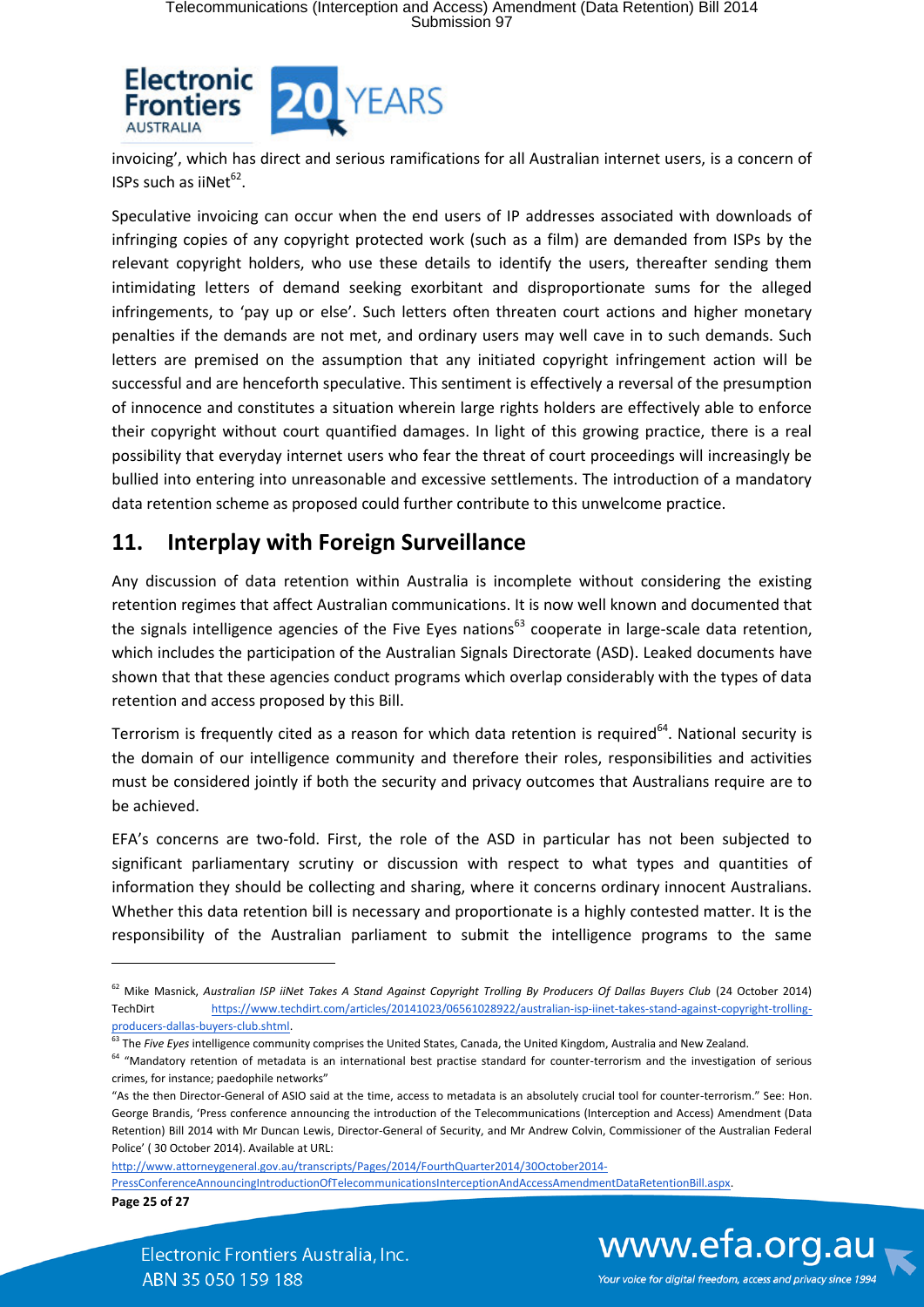

analysis—the level of secrecy is different but the impact on Australians' security and privacy is the same.

Second, the interaction between these programs must be clearly defined. It is important to ask, for example, whether data retained by an ISP will be delivered to the National Security Agency in the US upon request, or whether this domestic program is in some way separated. It would be farcical if the standards for sharing information with our foreign allies—at which point control is lost over that data—were lower than the standards applied to our own law enforcement agencies. The government has a responsibility to conduct this analysis and to explain to Australians how their rights are protected.

This section describes two such intelligence programs and their impact on the same concerns as the Data Retention Bill.

## **11.1. ASD's Offer**

Among *The Guardian*'s reports on Edward Snowden's leaked NSA documents, which typically described the activities of the *Five Eyes* alliance as a whole, one such report mentioned the ASD by its former name, the Defence Signals Directorate (DSD). A leaked memo from 2005 states:

*DSD can share bulk, unselected, un-minimised metadata as long as there is no intent to target an Australian national – unintentional collection is not viewed as a significant issue.<sup>65</sup>*

In response, Geoffrey Robertson QC wrote for *The Guardian*:

*The Intelligence Services Act sets strict limits on any DSD (now ASD) activity "likely to have a direct effect on an Australian person or produce intelligence on an Australian person". In such cases, ministerial authorisation is required (section 8) and before giving it, the minister must be satisfied that the Australian is "a person of interest" – ie involved in terrorism or espionage or serious crime. This is a vital safeguard and any unauthorised or unnecessary surveillance of an Australian is in breach of the Act (section 12).<sup>66</sup>*

It is therefore possible that one of Australia's own agencies has been collecting and supplying complete contents of Australians' communications to foreign partners for the last ten years, against Australian law and with no safeguards for Australians' privacy like those which were required by  $Canada<sup>67</sup>$ .

Even proponents of the data retention bill emphasise that judicial warrants remain a requirement for law enforcement to access the content of communication<sup>68</sup>. For our intelligence agency to collect

**.** 

**Page 26 of 27**



<sup>&</sup>lt;sup>65</sup> The Guardian, *Revealed: Australian spy agency offered to share data about ordinary citizens* (2 December 2013) The Guardian http://www.theguardian.com/world/2013/dec/02/revealed-australian-spy-agency-offered-to-share-data-about-ordinary-citizens.

<sup>&</sup>lt;sup>66</sup> Geoffrey Robertson, *The privacy of ordinary Australians is under serious threat* (2 December 2013) The Guardian http://www.theguardian.com/commentisfree/2013/dec/02/privacy-australians-surveillance-metadata.

 $67$  Ibid.

<sup>68</sup> *"If we wish to access content, then we currently—and nothing will change—need to get a warrant to do that."* See: Hon. George Brandis, 'Press conference announcing the introduction of the Telecommunications (Interception and Access) Amendment (Data Retention) Bill 2014 with Mr Duncan Lewis, Director-General of Security, and Mr Andrew Colvin, Commissioner of the Australian Federal Police' (30 October 2014). Available at URL: http://www.attorneygeneral.gov.au/transcripts/Pages/2014/FourthQuarter2014/30October2014- PressConferenceAnnouncingIntroductionOfTelecommunicationsInterceptionAndAccessAmendmentDataRetentionBill.aspx.